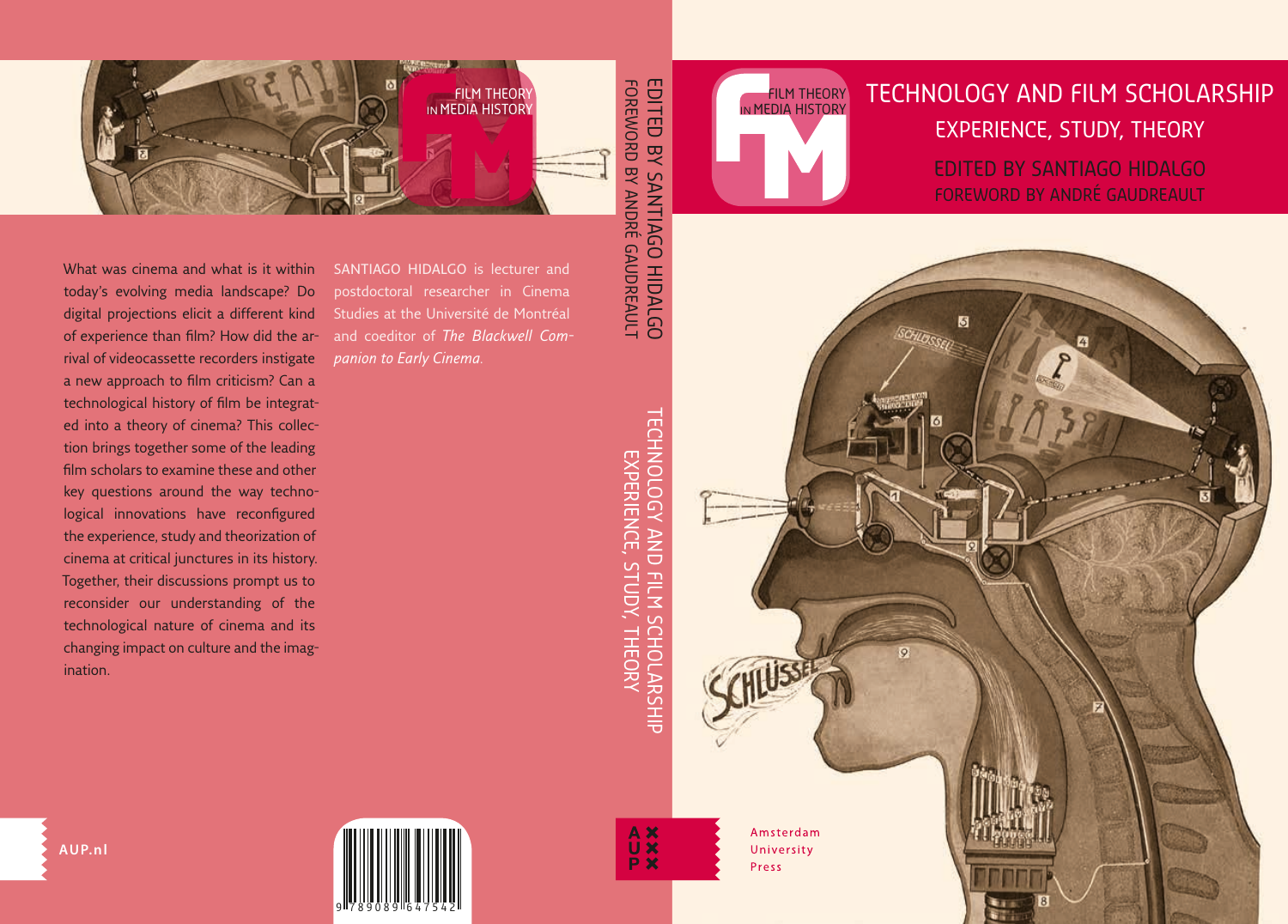Technology and Film Scholarship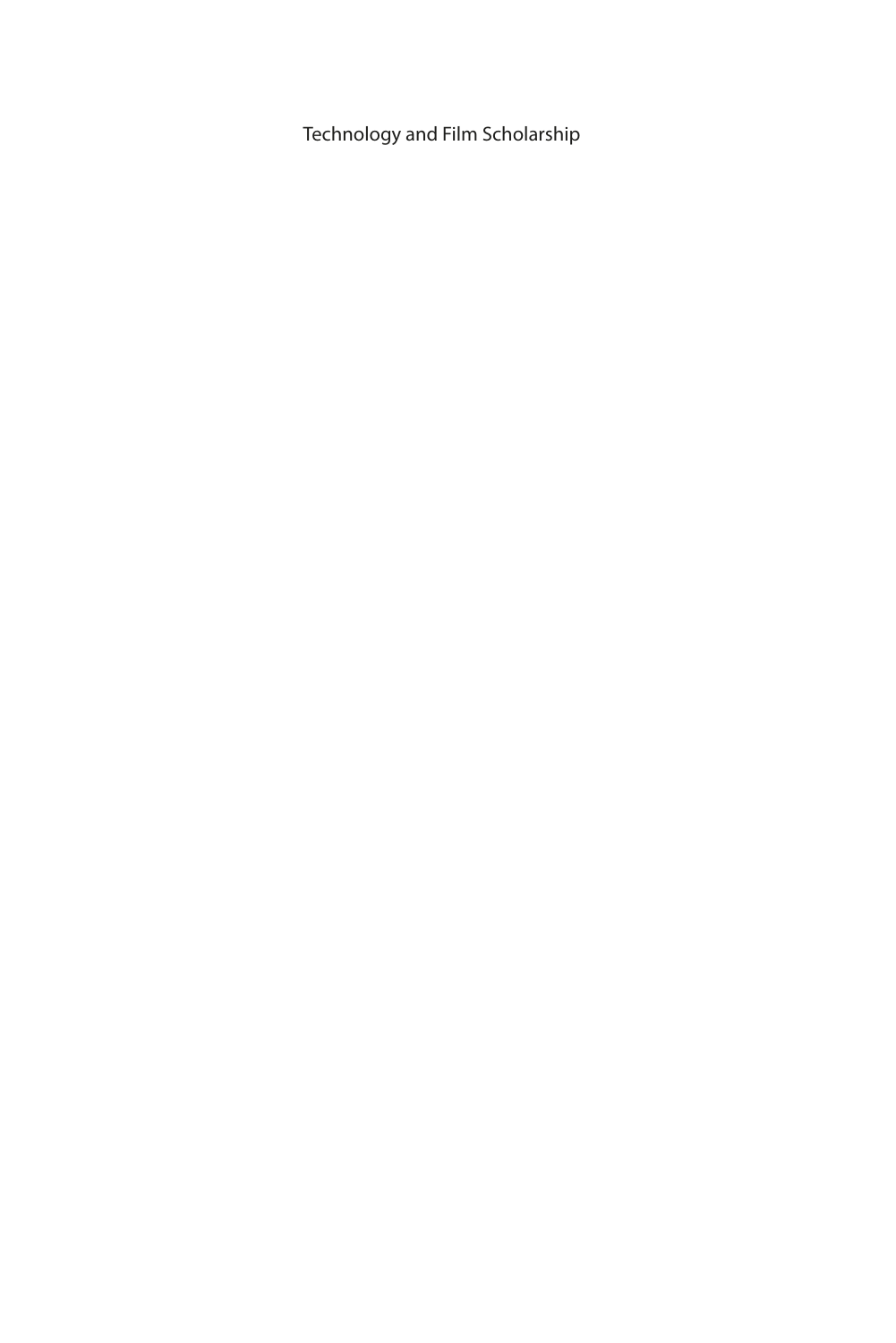## **Film Theory in Media History**

*Film Theory in Media History* explores the epistemological and theoretical foundations of the study of film through texts by classical authors as well as anthologies and monographs on key issues and developments in film theory. Adopting a historical perspective, but with a firm eye to the further development of the field, the series provides a platform for ground-breaking new research into film theory and media history and features high-profile editorial projects that offer resources for teaching and scholarship. Combining the book form with open access online publishing the series reaches the broadest possible audience of scholars, students, and other readers with a passion for film and theory.

#### *Series editors*

Prof. Dr. Vinzenz Hediger (Goethe University Frankfurt, Germany), Weihong Bao (University of California, Berkeley, United States), Dr. Trond Lundemo (Stockholm University, Sweden).

#### *Editorial Board Members*

Dudley Andrew, Yale University, United States Raymond Bellour, CNRS Paris, France Chris Berry, Goldsmiths, University of London, United Kingdom Francesco Casetti, Yale University, United States Thomas Elsaesser, University of Amsterdam, the Netherlands Jane Gaines, Columbia University, United States Andre Gaudreault, University of Montreal, Canada Gertrud Koch, Free University of Berlin, Germany John MacKay, Yale University, United States Markus Nornes, University of Michigan, United States Patricia Pisters, University of Amsterdam, the Netherlands Leonardo Quaresima, University of Udine, Italy David Rodowick, University of Chicago, United States Philip Rosen, Brown University, United States Petr Szczepanik, Masaryk University Brno, Czech Republic Brian Winston, Lincoln University, United Kingdom

*Film Theory in Media History* is published in cooperation with the Permanent Seminar for the History of Film Theories.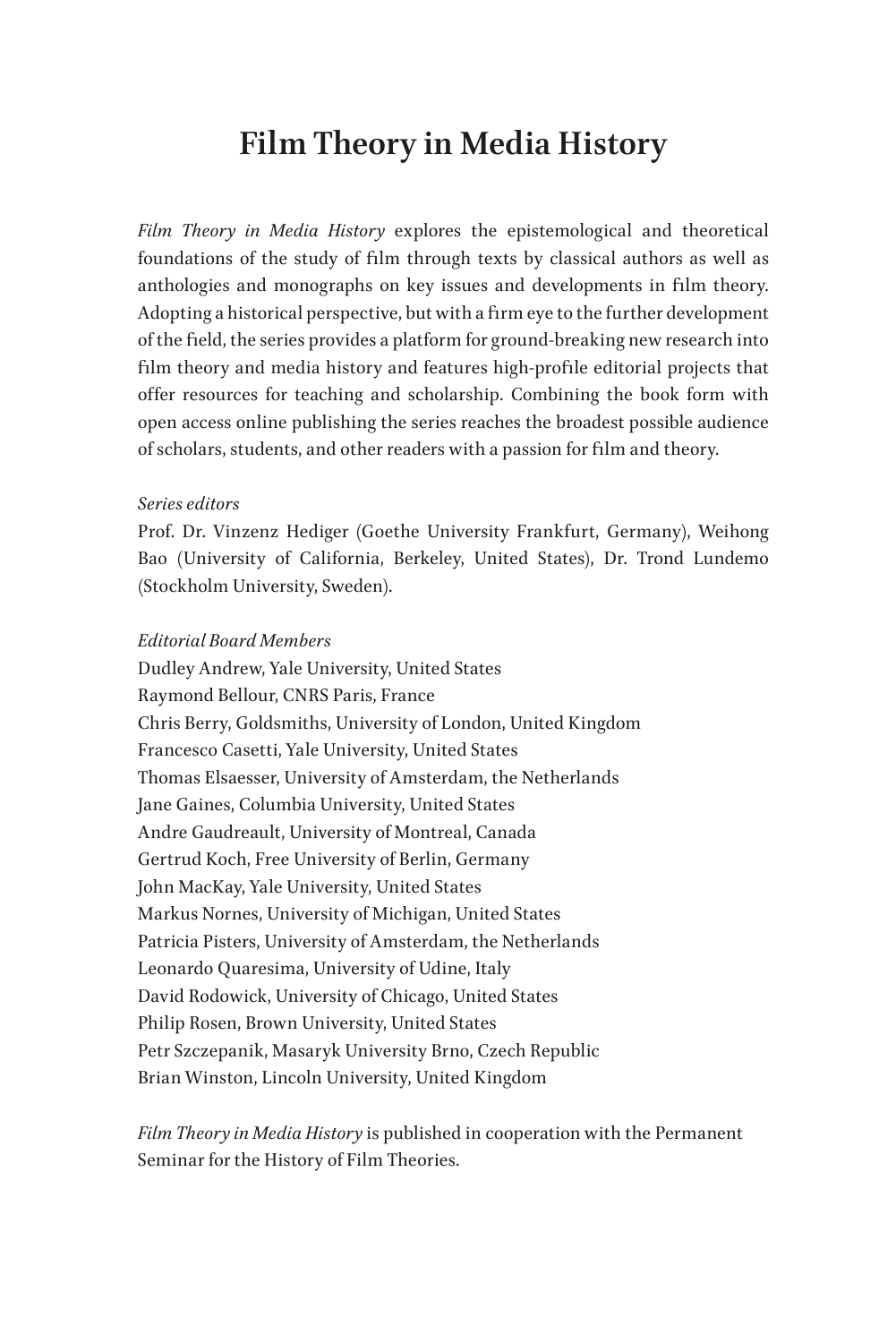# Technology and Film Scholarship

*Experience, Study, Theory*

*edited by Santiago Hidalgo*

*foreword by André Gaudreault*

Amsterdam University Press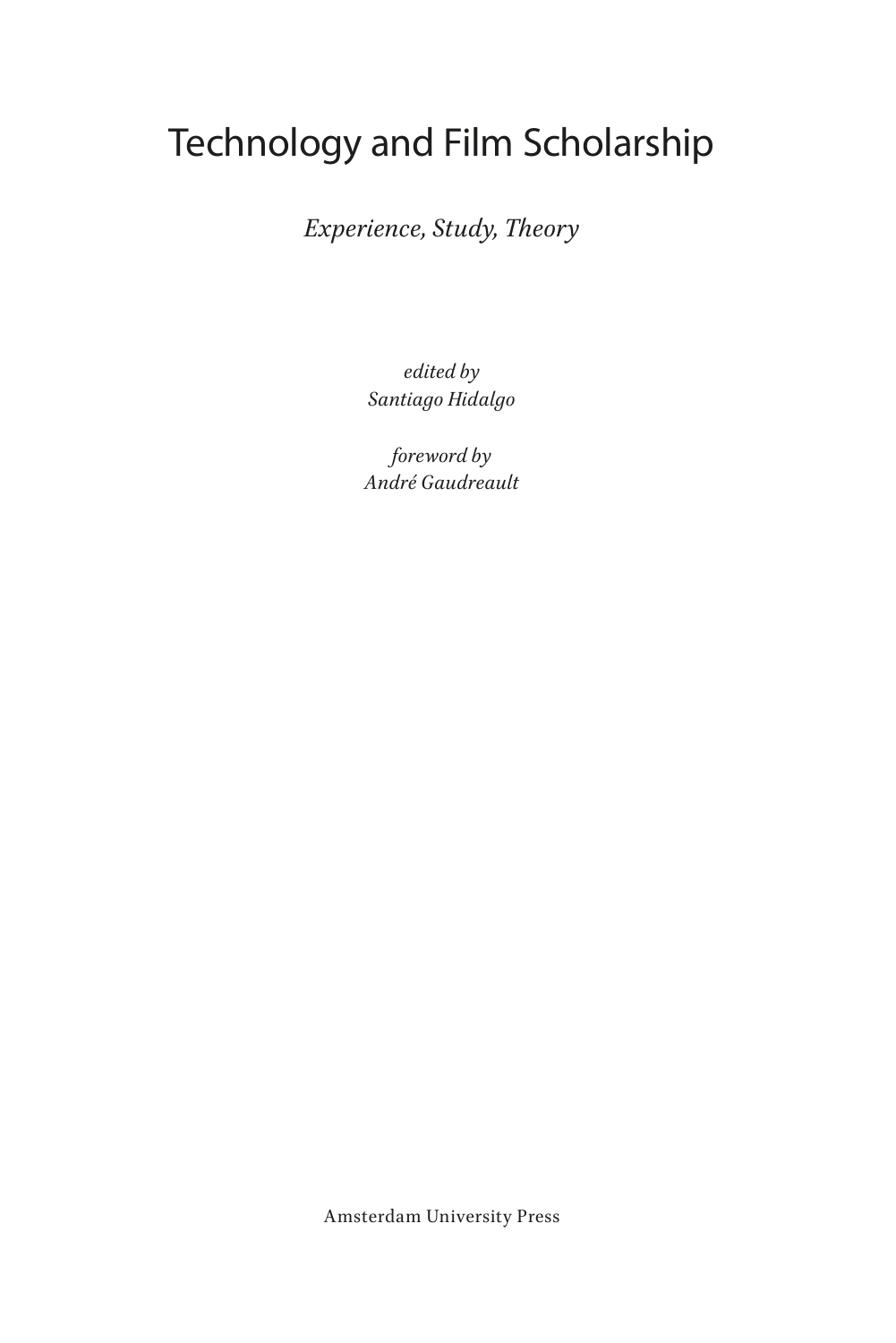Cover illustration: Fritz Khan, "Der Sehakt," in *Das Leben des Menschen* (Vol. 4), 1929. Cover design: Suzan Beijer Lay-out: Crius Group, Hulshout

Amsterdam University Press English-language titles are distributed in the US and Canada by the University of Chicago Press.

isbn 978 90 8964 754 2 e-isbn 978 90 4852 527 0 (pdf) DOI 10.5117/9789089647542 nur 670



Creative Commons License CC BY NC ND (http://creativecommons.org/licenses/by-nc-nd/3.0)

All authors / Amsterdam University Press B.V., Amsterdam, 2018

Some rights reserved. Without limiting the rights under copyright reserved above, any part of this book may be reproduced, stored in or introduced into a retrieval system, or transmitted, in any form or by any means (electronic, mechanical, photocopying, recording or otherwise).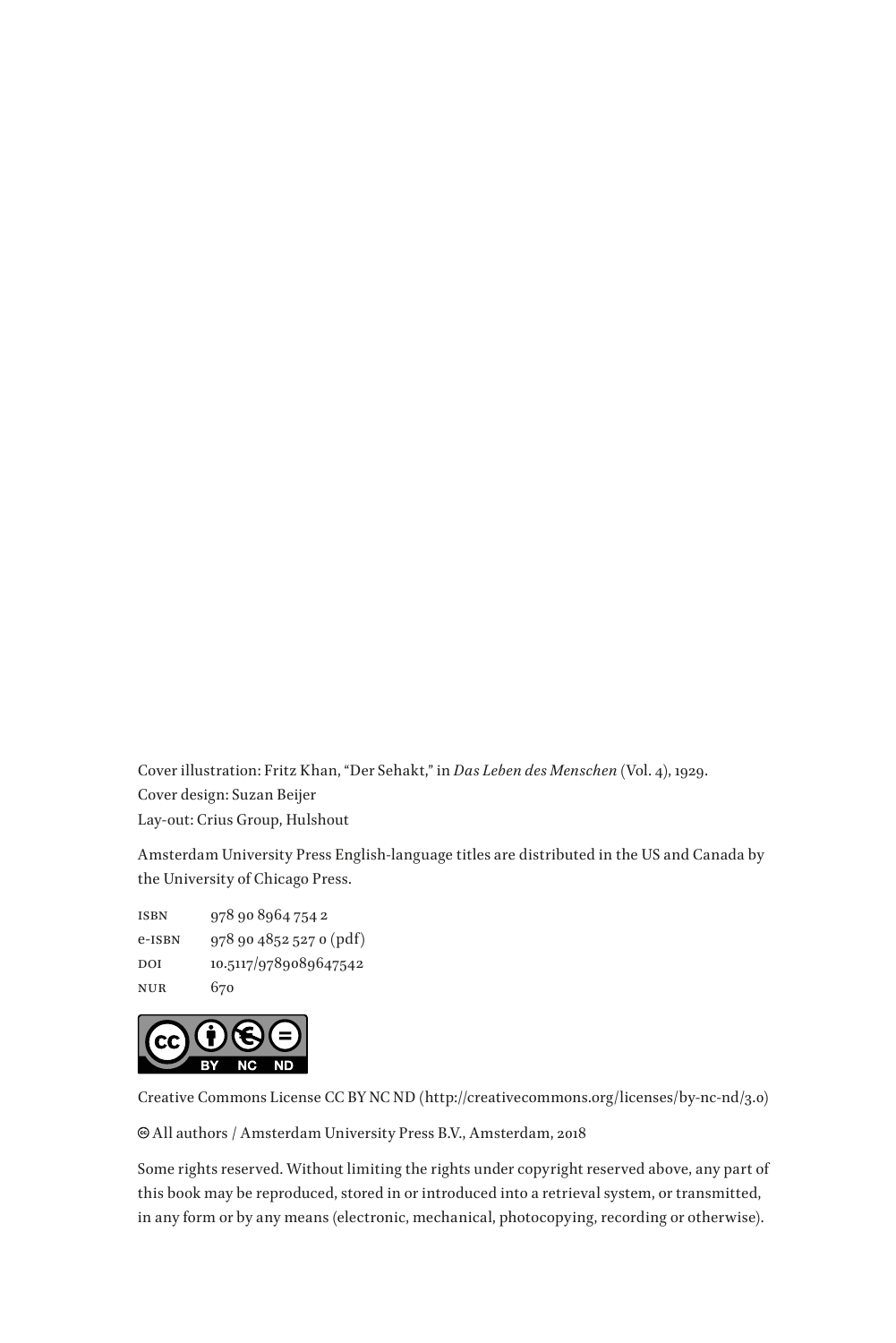# **Contents**

|    | Acknowledgments                                                                                                                |                |
|----|--------------------------------------------------------------------------------------------------------------------------------|----------------|
|    | Foreword<br>André Gaudreault                                                                                                   | 9              |
|    | Introduction<br>The Discursive Spaces Between a History of Film Technology and<br>Technological Experience<br>Santiago Hidalgo | 13             |
|    | <b>Section I: Experience</b>                                                                                                   |                |
|    | 1. When Did Cinema Become Cinema? Technology, History, and<br>the Moving Pictures<br>Charles Musser                            | 33             |
|    | 2. Exhibition Practices in Transition: Spectators, Audiences, and<br>Projectors<br>Jan Olsson                                  | 5 <sup>1</sup> |
| 3. | Reel Changes: Post-mortem Cinephilia or the Resistance of<br>Melancholia<br>André Habib                                        | 79             |
|    | 4. Walter Benjamin's Play Room: Where the Future So Eloquently<br>Nests, or: What is Cinema Again?<br>Dana Cooley              | 101            |
|    | <b>Section II: Study</b>                                                                                                       |                |
|    | 5. Hitchcock, Film Studies, and New Media: The Impact of                                                                       |                |

| 5. THICHCOCK, FIIIII SUQUES, AND NEW MEDIA: THE HIIPACL OF |     |
|------------------------------------------------------------|-----|
| Technology on the Analysis of Film                         | 127 |
| David Colangelo                                            |     |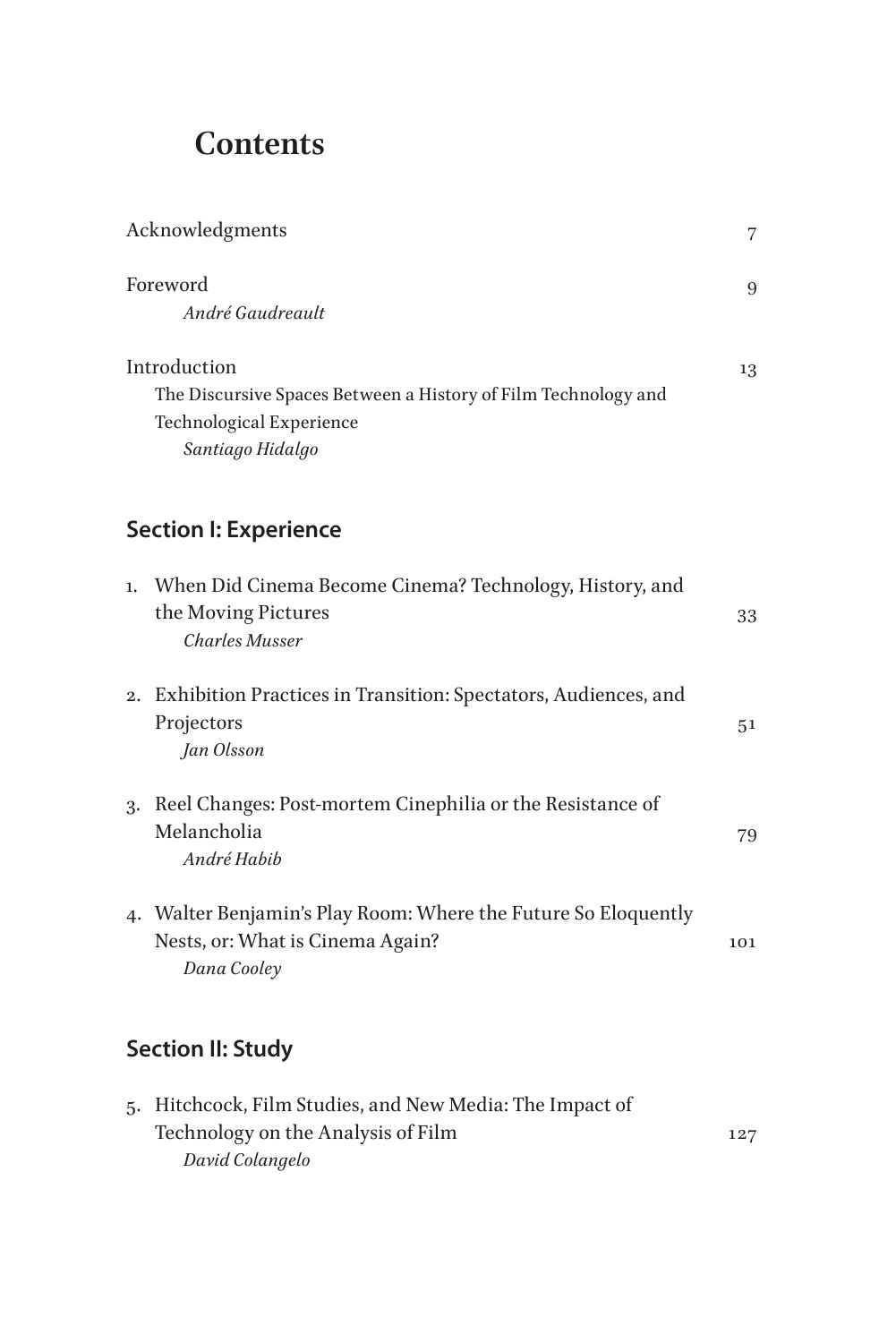|    | 6. Film Analysis and Statistics: A Field Report<br>Charles O'Brien                                                                                          | 149 |  |
|----|-------------------------------------------------------------------------------------------------------------------------------------------------------------|-----|--|
| 7. | A 'Distant Reading' of the 'Chaser Theory': Local Views and the<br>Digital Generation of New Cinema History<br>Paul Moore                                   | 169 |  |
|    | <b>Section III: Theory</b>                                                                                                                                  |     |  |
|    | 8. Cine-Graphism: A New Approach to the Evolution of Film<br>Language through Technology<br>Tom Gunning                                                     | 195 |  |
| 9. | Can We Have the Cave and Leave It Too? On the Meaning of<br>Cinema as Technology<br>Vinzenz Hediger                                                         | 213 |  |
|    | 10. On Viewfinders, Video Assist Systems, and Tape Splicers:<br>Questioning the History of Techniques and Technology<br>in Cinema<br><b>Benoît Turquety</b> | 239 |  |
|    | Index                                                                                                                                                       |     |  |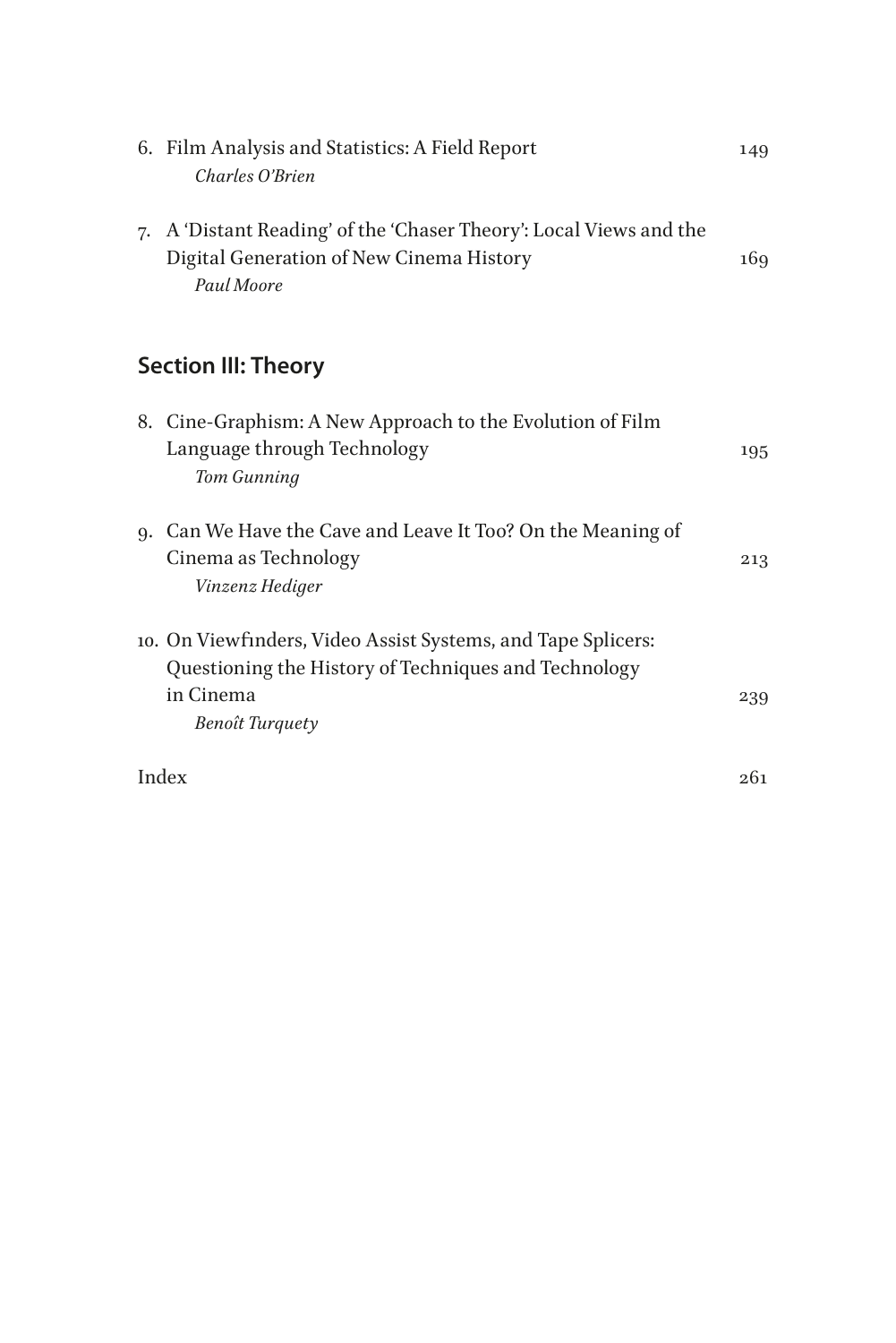## <span id="page-7-0"></span>**Acknowledgments**

I would like to thank our contributors for their patience in making this collection possible; to André Gaudreault for his steadfast support; to Camille Simone Brabant for supervising the editorial process and for compiling the index; and to the advisory board comprised of Frank Kessler, Marta Boni, Giusy Pisano, Viva Paci, and Alain Boillat for reviewing the chapters. This work would not have been possible without support from the Fonds de recherche du Québec ‒ Société et culture (FRQSC), Social Sciences and Humanities Research Council of Canada (SSHRC) and the Canada Research Chair program, through the three university infrastructures headed by André Gaudreault, the Groupe de recherche sur l'avènement et la formation des institutions cinématographique et scénique (GRAFICS), the Canadian section of the international research partnership TECHNÈS and the Canada Research Chair in Cinema and Media Studies. My special thanks as well to Kim Décarie, lead coordinator of TECHNÈS, GRAFICS and the Canada Research Chair in Cinema and Media Studies, and to Marie-Ève Hamel, research assistant. I am also extremely grateful to Commissioning Editors Jeroen Sondervan and Maryse Elliott, as well as Series Editor Vinzenz Hediger, at Amsterdam University Press. This book is dedicated to my late father, Jorge Hidalgo.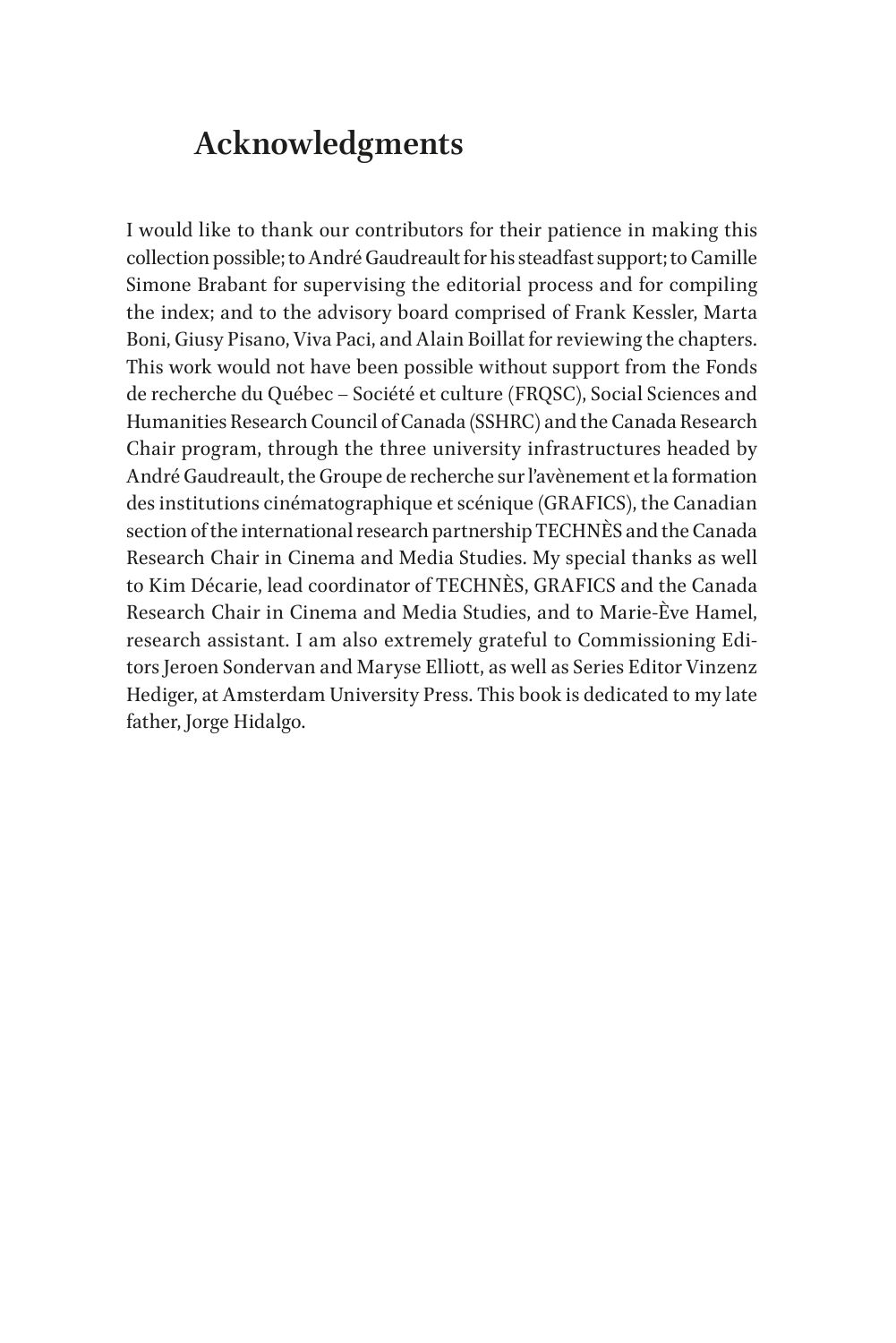## <span id="page-8-0"></span>**Foreword**

#### *André Gaudreault*

Ever since the digital revolution radically blurred the boundaries between media, cinema – in any case, *cinema as it had been known* – is, according to some, in the midst of dying. In a recently published book (which I co-authored with Philippe Marion), entitled, incidentally, *The End of the Cinema?* (note the question mark),<sup>1</sup> we studied the effects of the most recent technological innovations on cinema and on the crisis that the medium faces in the digital age. We tried to show that though the medium itself is far from expiring, there is still *something of cinema* that is actually dying – even if only a certain 'idée du cinema', to use the French title of Dudley Andrew's recent book ([2](#page-10-1)014).<sup>2</sup> While the digital turn produced a previously unprecedented *convergence* of media, this movement was concomitant with the production of a large number of *divergences* – between *what cinema was* (or rather, 'the idea' we had of what cinema was) before the transition to digital technology and *what cinema is becoming*.

Within the international community of film researchers, this digital turn has fueled many debates, which have logically led to the return of film technology as an integral element of film theory, film aesthetics, archiving and restoration, and discourse about film industry and film epistemology. What had once been at the margins of film studies, a distinct, circumscribed area of film history for aficionados, collectors and some notable researchers (such as Barry Salt, Paul Spehr and Deac Rossell, for example), has become a central hub of theoretical questioning. The impact of this confluence of media convergences and divergences thus initiated a new stage in the history of film studies. To give only two personal examples (relevant to this book), in the last six years I co-organized (with Martin Lefebvre) one of the largest film conferences ever on the effect of technological innovations on film theory and film historiography (*The Impact of Technological Innovations on the Historiography and Theory of Cinema*, or simply, IMPACT, in 2011 in Montreal); I also participated in the launch of an inter-university partnership, TECHNÈS (between Université de Lausanne, Université Rennes 2 and Université de Montréal, and other film institutions), $^3$  with the aim of producing a new digital encyclopedia of film technology, from its origins to the present day.

These new initiatives are outcomes of the fundamental, groundbreaking impact of the digital age, which not only changed the face of cinema in the form of special effects and viewing platforms, but also the underlying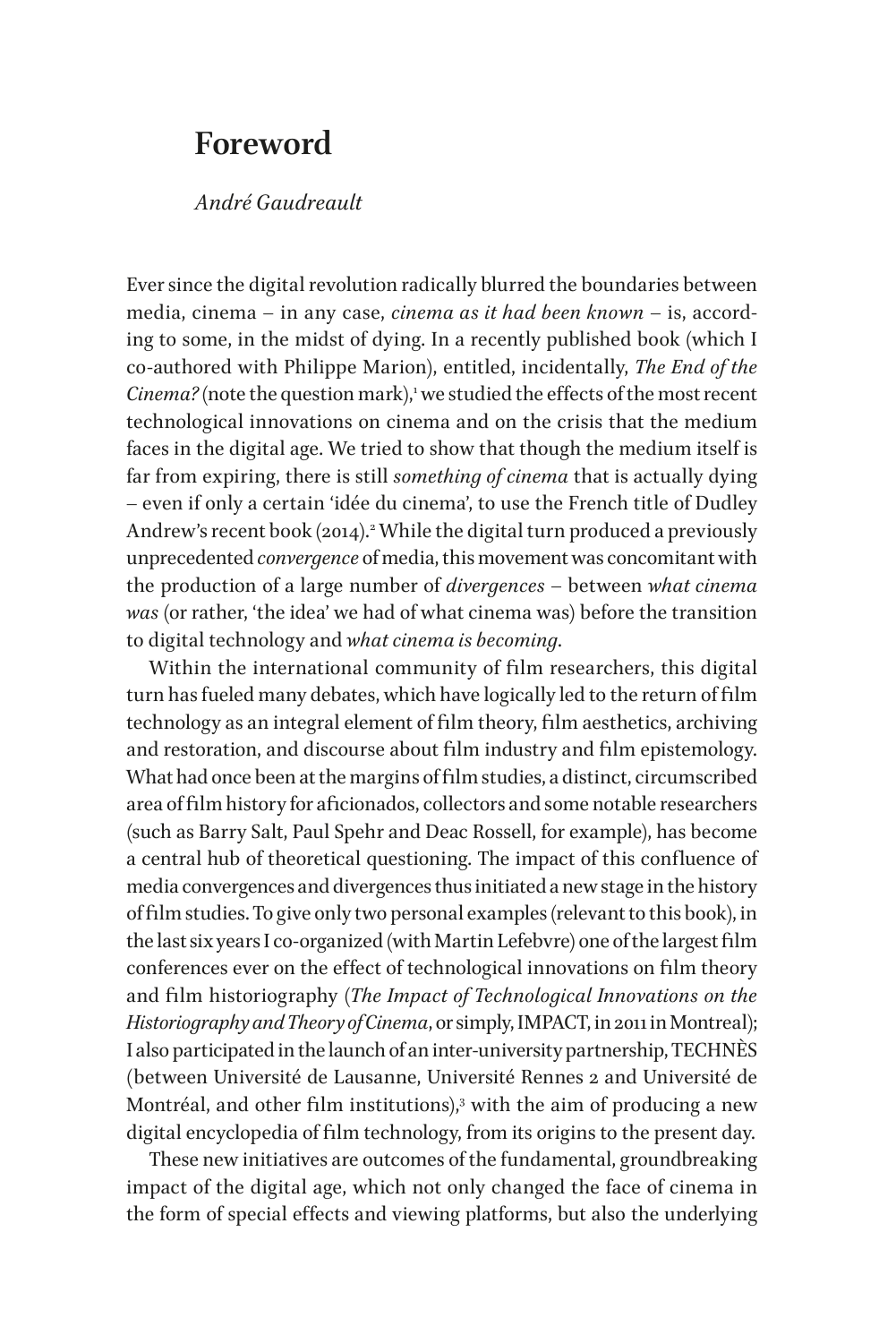tenets that provided cinema with a distinct identity (such as celluloid). This disintegration of identity and subsequent self-questioning have resulted in wholesale reorganizations of film departments, with the inclusion of video game studies and media studies, or the absorption of film itself within broader, more diffuse disciplines (such as film and moving image studies). In the midst of this, film technology has emerged as a new centralizing arena for film researchers to excavate, sort, and classify. Its identity *feels* clearer – clearer, at least, than the competing *ideas of cinema* – the materiality offering an objective reality on which to test old film theories and to fashion new ones.

So, then, what is the importance of these apparatuses and devices of all kinds for the theory and history of cinema? Have they contributed to opening up new ways of thinking and methodologies or to contest certain ideas received in the field of cinematographic studies? Notions as fundamental as realism, authenticity, or representation, for example, are now placed under the banner of technology, which determines their intrinsic modalities. Today, we speak of the language of new media. The tools of computer-assisted analysis developed for academic purposes (*Cinemetrics*, *Lignes de temps*, etc.)[4](#page-10-3) are multiplying. Digitizing has revolutionized film restoration and archiving. Media issues become technological issues. The urgency of questioning the emergence and development of these discourses by putting them in their historical context is beyond question. These are the issues that the IMPACT film conference attempted to answer. Uniting over a hundred researchers of different backgrounds for a week-long, collective investigation of the impact of film technology on the history of film theory and historiography, the conference was a resounding success, with one reviewer calling it "*the* defining event in Film Studies in 2011"), [5](#page-10-4) and produced a series of collections and publications.<sup>6</sup>

It also resulted in this important volume and collection of papers, organized around the notion of the impact of technology and the different phases of film scholarship, which is the end product of the work of researchers, teachers, archivists, and scholars. New technologies – not just those involved in the production of film – have revolutionized the way we think about and experience film. The works of my colleagues in this volume, many of which were first presented at the IMPACT conference, and selected and edited by Santiago Hidalgo, provide an authentic, vibrant account of where we stand today in the study of the relationship of technology and film, spanning from the beginnings (with the works of my post-Brighton early cinema studies colleagues Charles Musser and Tom Gunning), to the present day, with a new generation of scholars (Vinzenz Hediger, André Habib, and Benoît Turquety among them).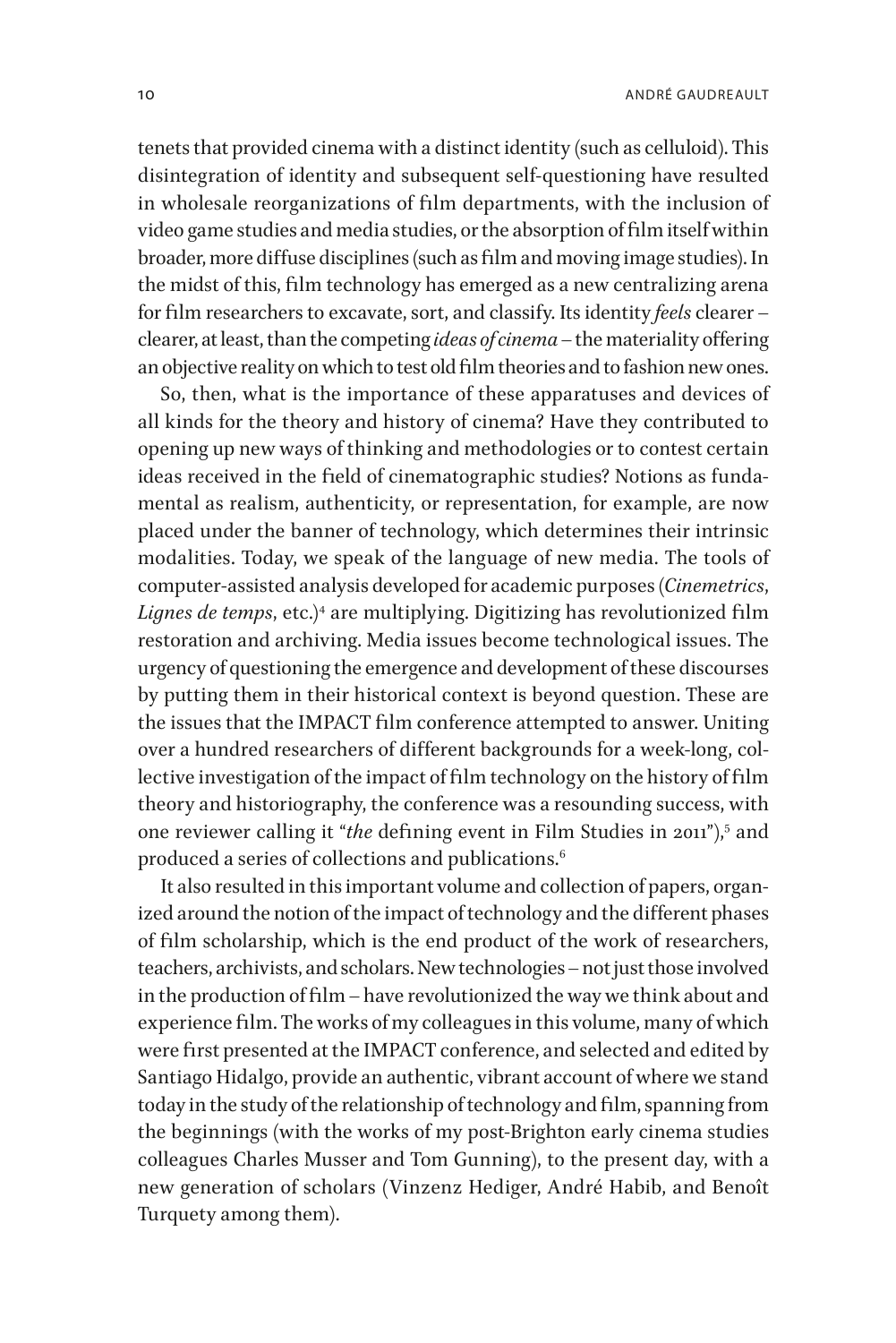From the groundswell of energy, goodwill, and collaboration that sprung from the IMPACT film conference emerged the TECHNÈS partnership, in collaboration with Turquety (from Université de Lausanne) and Gilles Mouëllic (Université Rennes 2). The members of the TECHNÈS team will carry out, over the next seven years, an in-depth study of the links between film aesthetics and film techniques, practices and film forms, machineries and concepts of cinema, focusing on different moments of technological upheaval, stretching from the advent of the first projectors and chemical innovations that resulted in the projection of film strips, through the coming of sound and competition with the new mass media of television, to the ultimate integration of the new, digital, transmedial universe we all inhabit. Each of these moments was accompanied with a set of discourses, a set of practices, and a set of public and institutional usages, which constitute the object of study questioned and explored in this work. Not only is it an essential work, it marks a moment of passage between paradigms of film study.

#### **Notes**

- <span id="page-10-0"></span>1. Gaudreault and Marion, *The End of Cinema?*
- <span id="page-10-1"></span>2. Andrew, *Une idée du cinéma*.
- <span id="page-10-2"></span>3. The partnership, funded by the Social Sciences and Humanities Research Council of Canada (2015-2022), consists of 48 experienced Francophone and Anglophone international researchers and 18 partners, including three research groups (GRAFICS of the Université de Montréal, the Dispositifs group of the Université de Lausanne and the Arts pratiques et poétiques team of the Université Rennes 2), six institutions related to archival missions (the Cinémathèque québécoise, the Cinémathèque suisse, the Cinémathèque française, Bibliothèque et Archives nationales du Québec, the International Federation of Film Archives and the George Eastman House), three schools of cinema (Canada: Institut national de l'image et du son, Switzerland: the l'École cantonale d'art de Lausanne; France: the Ecole Nationale Supérieure des métiers de l'image et du son), and six producers/ broadcasters/publishers (the National Film Board of Canada, Canal Savoir, the Presses de l'Université de Montréal, Amsterdam University Press, Érudit and Idéeclic). http://technes.org.
- <span id="page-10-3"></span>4. http://www.cinemetrics.lv/; http://www.iri.centrepompidou.fr/outils/ lignes-de-temps/.
- <span id="page-10-4"></span>5. Fairfax, 'The Impact of Technological Innovations'.
- <span id="page-10-5"></span>6. Including André Gaudreault and Martin Lefebvre (eds), *Techniques et technologies. Modalités, usages et pratiques des dispositifs cinématographiques à travers l'histoire* (Presses universitaires de Rennes, 2015); André Gaudreault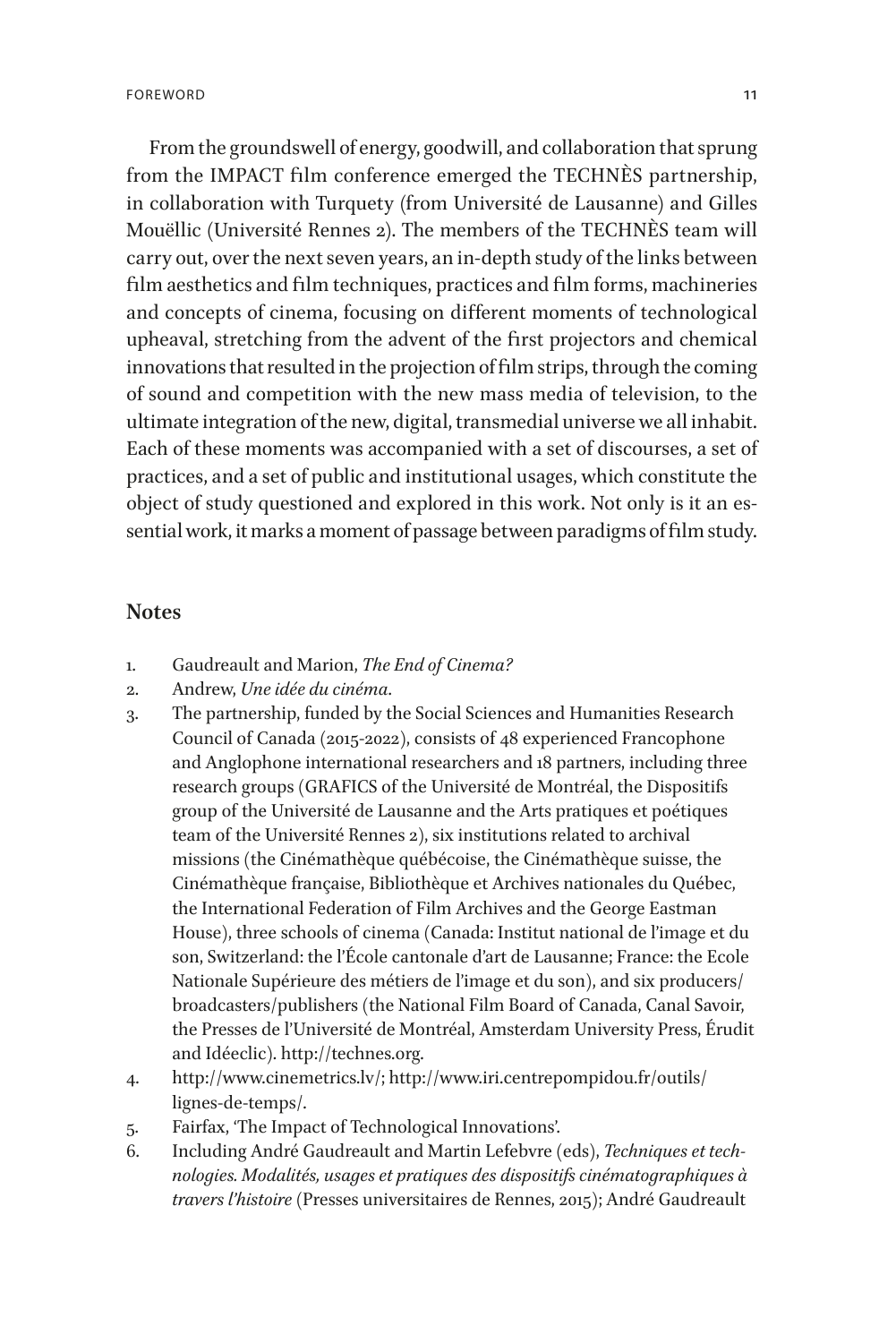and Martin Lefebvre (eds), 'Cinéma & technologie / Cinema & Technology', *Recherches sémiotiques | Semiotic Inquiry*, 31, nos 1-2-3 (2011); Martin Barnier and Jean-Pierre Sirois-Trahan (eds), 'Nouvelles pistes sur le son. Histoire, technologies et pratiques sonores,' *Cinémas*, 24, no. 1 (2014); Richard Bégin (ed.), 'Écran : théories et innovations,' *Écranosphère*, no. 1 (Winter 2014); Nicolas Dulac (ed.), *Du média au postmédia : continuités, rupture* (Lausanne: L'âge d'homme, forthcoming).

#### **Bibliography**

- Andrew, Dudley, *Une idée du cinéma De Bazin à nos jours*, trans. by Olivier Mignon (Bruxelles: SIC, 2014).
- Fairfax, Daniel, 'The Impact of Technological Innovations on the Historiography and Theory of Cinema: Second Annual Conference of the Permanent Seminar on Histories of Film Theories Montreal, November 1-6, 2011', *Cinema Journal*, 52, no. 1 (Fall 2012), 127-131.
- Gaudreault, André and Philippe Marion. *The End of Cinema? A Medium in Crisis in the Digital Age* [*La fin du cinéma ? Un média en crise à l'ère du numérique*] (New York: Columbia University Press, 2015).

### **About the author**

André Gaudreault is professor in the Département d'histoire de l'art et d'études cinématographiques at the Université de Montréal, Canada Research Chair in Cinema and Media Studies, and director of the Canadian section of the TECHNÈS international research partnership. As of 1992, he heads GRAFICS (Research Group on the Emergence and Development of Cinematic and Theatrical Institutions), and from 1997 to 2005, he was head of CRI (Center for Research on Intermediality). In 2010, in collaboration with filmmaker, producer and visiting professor Denis Héroux (producer of *Atlantic City* and *Quest for Fire*), he founded at the Université de Montréal the OCQ (Observatory of Cinema in Quebec) whose objective is to support the research and studies on cinema in Quebec. His publications include *From Plato to Lumière: Narration and Monstration in Literature and Cinema* (2009) and *Film and Attraction: From Kinematography to Cinema* (2011); he has also co-authored *The End of Cinema? A Medium in Crisis in the Digital Age* (with Philippe Marion, 2015) and *Le récit cinématographique. Films et séries télévisées* (with François Jost, 2017).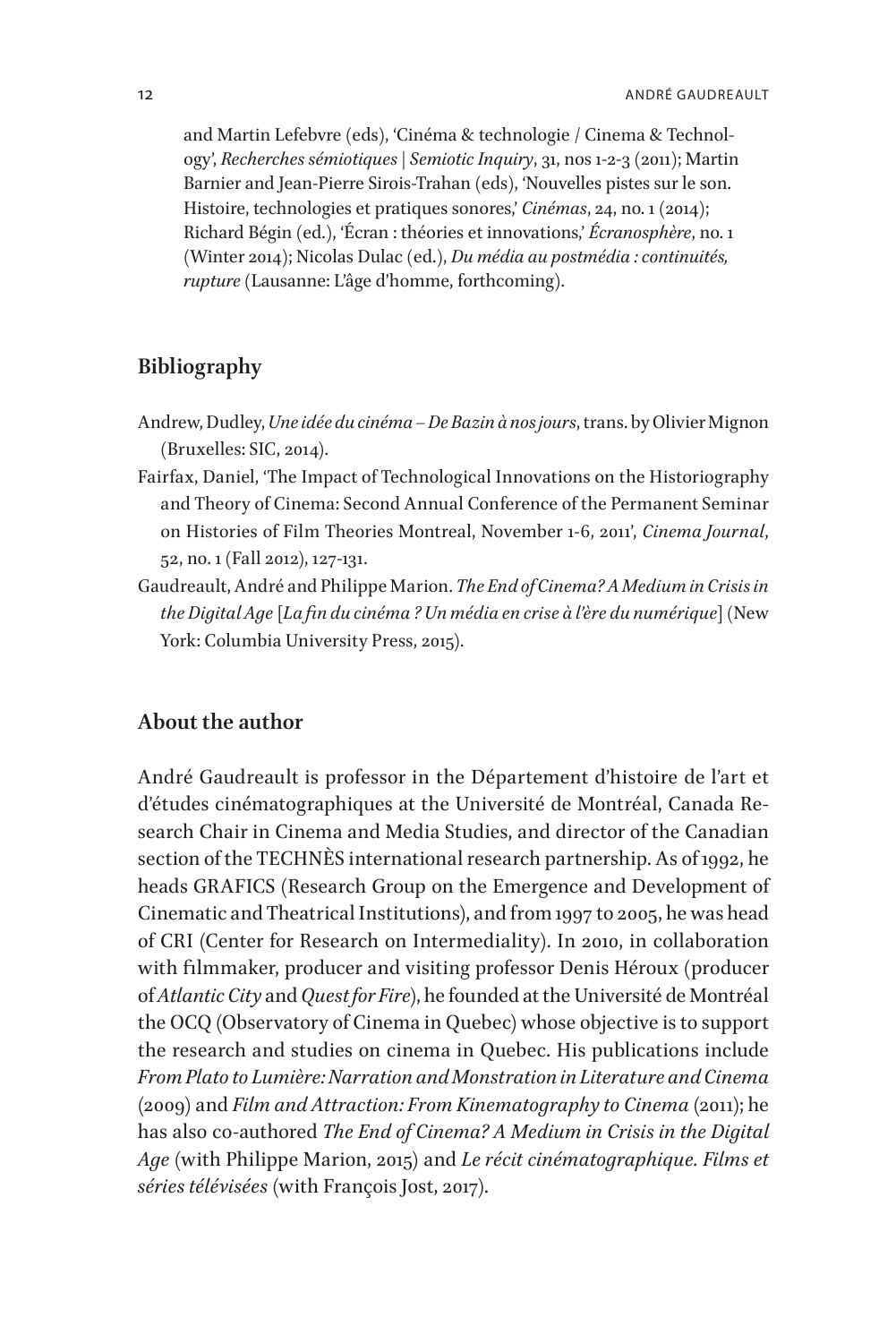## <span id="page-12-0"></span>**Introduction**

The Discursive Spaces Between a History of Film Technology and Technological Experience

*Santiago Hidalgo*

In recent years, a renewed, diverse interest in the history and theory of film technology has emerged within film studies. Culminating in the weeklong IMPACT (*The Impact of Technological Innovations on the Historiography and Theory of Cinema*) conference,<sup>[1](#page-25-0)</sup> from which many of the chapters in this collection are drawn, and the founding of the inter-university TECHNÈS International Research Partnership on Cinema Technology, $\widetilde{\ }$  this research encompasses not only the history and operation of the various devices that constitute the production and exhibition of film, but also the effect of these advances on cinema experiences, study, and theorization. This line of questioning thus involves examining the dialectical relationships that exist between the materiality of technology, its surrounding discourses, and the integration of these as an experience and enduring element of consciousness, which continually transforms the way cinema and the world is apprehended. It also involves, as several chapters in this collection show, a rethinking of the concept of film technology.

Research on film technology seems to follow at least two overlapping orientations, which because of their dialectical nature open unique discursive spaces for reflecting on the impact of film technology. The first concerns the materiality and operation of film technology. As Benoît Turquety writes in this volume, the concept of technology seems "to delineate the realm of the hardware-related." Perhaps the most classic example of this research is Barry Salt's *Film Style & Technology: History and Analysis* (1983), a detailed investigation of the machinery that constitutes filmmaking and exhibition (cameras, projectors, and so forth). This tendency has been present within film history from the beginning, with the first historiographies concentrating almost exclusively on the devices themselves.[3](#page-25-2) The same technology involved in the production and exhibition of cinema can also invert the gaze back onto cinema, through the use of editing consoles or VHS players that enable the manipulation of standard film viewing (such as freezing frames)[.4](#page-26-0) At the other end of this same spectrum is the impact of these technologies on film style, as with Salt's work, but also on film theory, historiography, and experience, as with this collection.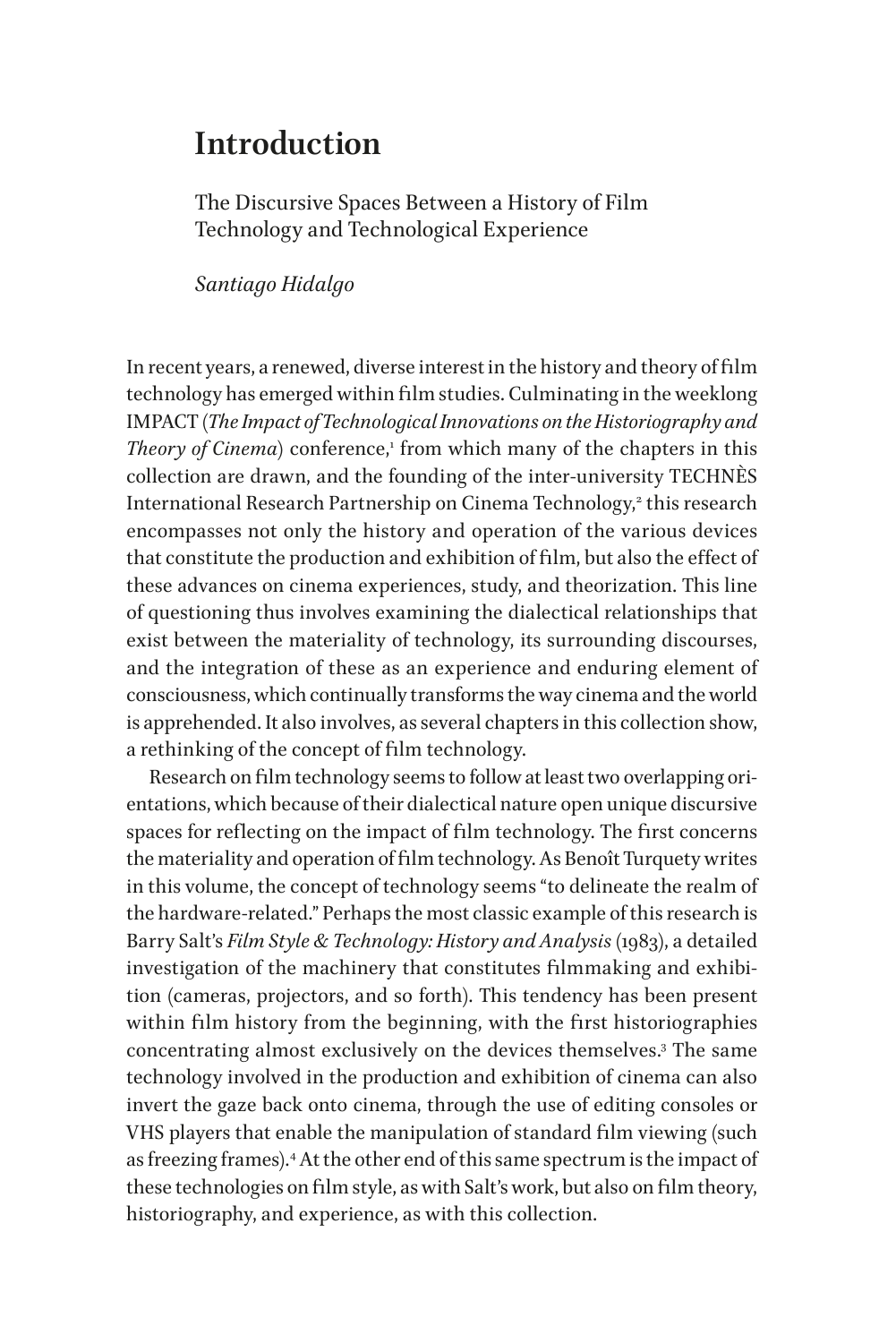The other research orientation disregards the primacy of the machinery and devices, focusing instead on the shifting and elusive conceptual and philosophical problems that film technology as a phenomenon creates. Does film technology 'exteriorize' something essentially human, such as language and perception[?5](#page-26-1) Is the mechanical reproduction of images an epiphenomenon analogous to the mind-body problem?[6](#page-26-2) How do technological innovations differ from inventions, especially in terms of the historiographic model that is brought into play[?7](#page-26-3) The particular physical properties of film technology are obviously germane, but broader questions are more prevalent, such as an interest in defining the terms of the debate and establishing a common set of objectives for orienting film technology research. It is reductive to suggest this orientation is purely theoretical, since it necessarily involves combining historiography and investigations into material technological changes, but it is nonetheless useful to conceptualize it as a different ongoing conversation about film technology that accompanies and occasionally enters the other line of research.

While these orientations provide a first level view of the way film technology is addressed as an object of study, and which are present within each chapter to different degrees, there are other ways of dividing these areas of research. This collection favors situating the chapters along the continuum of experience, study, and theory. Such a thematic structure highlights particular details and questions shared in common between authors, such as concerns about the definition of cinema and technology, types of exhibitions, and the use of new technologies for film study, but also proposes a visualization of the film activities that build progressively towards film scholarship; an experience of cinema leads to a process of study and reflection and eventually theory.<sup>[8](#page-26-4)</sup>

#### **Experience**

In its minimalism and excitement, the first receptions of film technology reveal a range of film experiences that define the encounter between audiences and film technology. As such, many of the most enduring questions about the technological experience of film are distilled. Comprising a spectrum of internal and external events, the notion of 'film experience' brings under a single rubric many diverse, overlapping perspectives on the impact of film technology. At one end of the spectrum, experience refers to 'observing', 'living through', or, as Francesco Casetti writes, the "act of exposing ourselves to something that surprises and captures us.["9](#page-26-5) From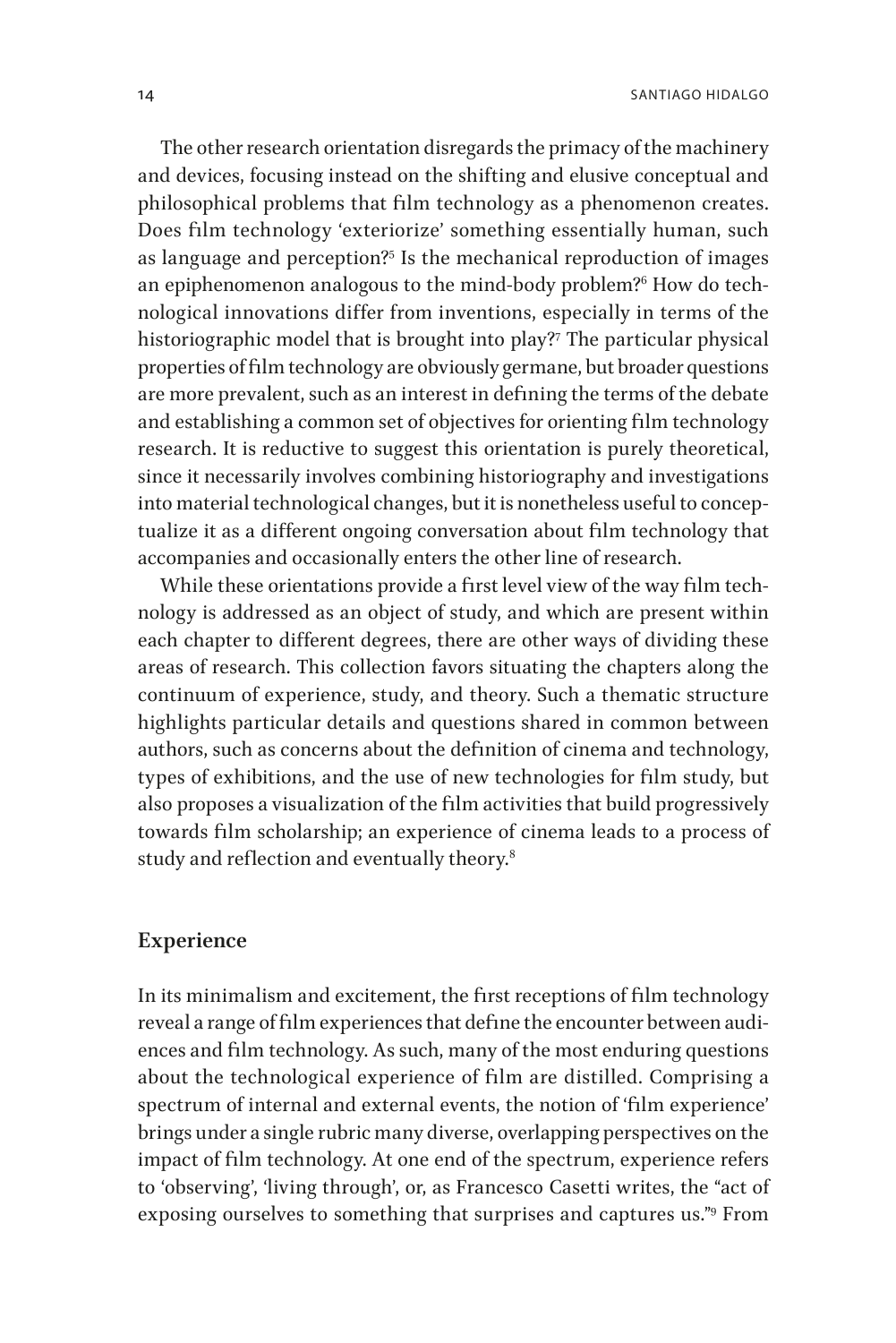the outset, film technology was a source of fascination and discussion in the press, especially in terms of its unique nature. These accounts, as one expects considering Lumière's *Arrival of the Train* 'founding myth' (in which audiences presumably confused film projections for reality), $10$  were accompanied with a sense of wonder, as illustrated in a *New York Times* account of the 23 April 1896 screening:

The new thing at Koster & Bial's last night was Edison's vitascope, exhibited for the first time. The ingenious inventor's latest toy is a projection of his kinetoscope figures, in stereopticon fashion, upon a white screen in a darkened hall  $\overline{1}$ 

Remarkably, the writer noted in a single sentence all of the distinctive features that separated this invention from its predecessors – it consisted of the "projection" of "kinetoscope figures" (films) in "stereopticon fashion" (projector) on a "white screen" in a "darkened hall." This moment fits with what André Gaudreault and Philippe Marion define as cinema's "first birth," which reproduced "in a rather servile manner the other media from which they are to greater or lesser degrees derived."<sup>12</sup> The program itself was described with little reference to its photographic nature, only noting of one view that the "motions were clearly defined.["13](#page-26-9) It was the technology on display that attracted the attention, likened to the spectacular artillery of a modern warship, "[i]n the centre of the balcony of the big music hall is a curious object, which looks from below like the double turret of a big monitor $\frac{m_{14}}{m_{14}}$  $\frac{m_{14}}{m_{14}}$  $\frac{m_{14}}{m_{14}}$ 

While the writer recognized the traits that made this technological experience unique, it was not yet a question of conceptualizing it as cinema. As Charles Musser argues in his chapter 'When Did Cinema Become Cinema? Technology, History, and the Moving Pictures', cinema is "understood to involve something more than a technology […] not just a new technological system of projected motion pictures." This is more than a terminological, or technological question, it requires a dual vision, seeing the usage of the technology from the perspective of the time, in terms of its naming, conceptualization, and associations with other practices, while maintaining a historiographic view for moments of 'rupture' in the domains of industry, aesthetics, exhibition, and technology. There is also, of course, Musser's interlocutor in this argument, André Gaudreault's own attempt to answer this question in terms of the overlapping paradigms of "kine-attractography" (which captures the sense of 'cinema of attractions', without committing to the term 'cinema' itself, since it was not yet instituted as a term or idea)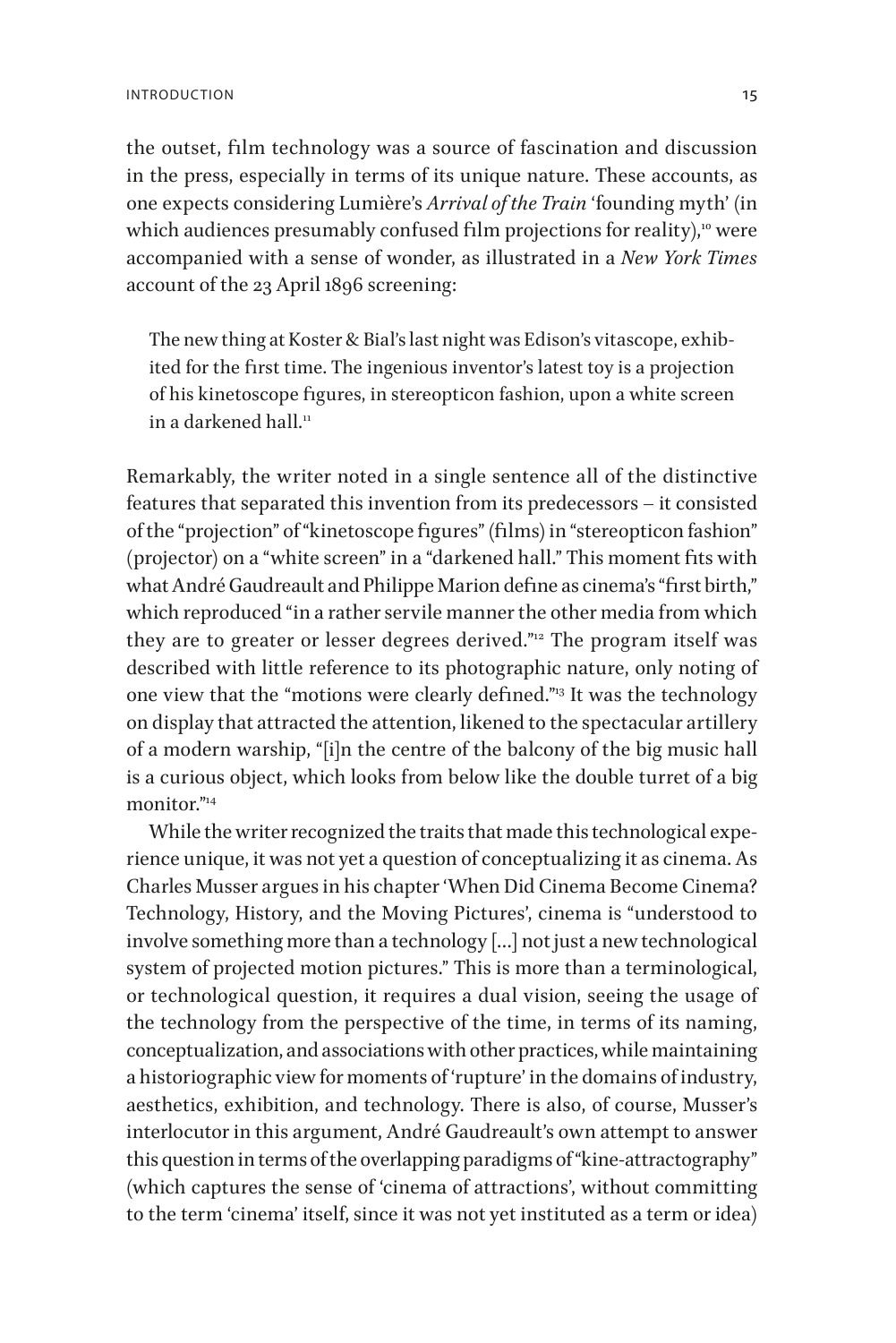and "institutional cinema" (formed in the 1910s),<sup>15</sup> which also represents the medium's 'second birth', a moment when it becomes more autonomous in its expression (such as through editing). Instead, Musser proposes the year 1903 as a key transitional moment, in part because it answers both questions. Firstly, it saw the implementation of the "three-blade shutter on motion picture machines/projectors." This innovation "sharply reduced the flicker effect" and thus "made spectatorship much more pleasurable." This roughly coincided with the shift towards narrative film – a defining feature of cinema for Musser – since "reduced flicker facilitated the kinds of pleasures one associates with fantasy and fiction" (Musser's argument identifies other key turning points that year, such as post-production shifting from exhibitors to film manufactures.) Secondly, after the initial rush of press coverage, such as with the *New York Times* piece, these years represent a moment of relative inactivity, and therefore obscurity, in terms of discourse about cinema. As such, it is "perhaps also a moment of profound realignment and reconceptualization." The proof, according to Musser, is that once publications dedicated to film emerged (around 1906), they seemed to already understand it differently, "as a special kind of theatrical entertainment rather than an extension of the lantern or a visual newspaper."

The definition of cinema is surely tied to technological innovations, new film discourse, and shifts from film attractions to narrative, but it is also, as Musser notes, connected to the architectural environment of the event, which is to say, 'the cinema', a space dedicated to film projections alone. The second chapter in this section, Jan Olsson's 'Exhibition Practices in Transition: Spectators, Audiences, and Projectors', examines technological features of "the theatrical experience," arguing that "moving-picture experience is shaped by the interaction between two fundamental components of the cinematic apparatus: the projector […]and the film base." A comparative study between Swedish and American exhibition practices leads Olsson to consider the extent to which the experience of "forgetting the theatrical situation" – a psychological film experience – is tied to the technological apparatus of the projector. Early cinema projections, Olsson argues, contained far too many interruptions to become immersive, but the advent of the "two-projector model" and its "continuous projection" contributed to creating a modern sense of film experience (namely, without programmed interruptions).<sup>16</sup> By contrast, Swedish exhibitions relied on single projectors. Relying on extensive archival experience, Olsson draws a series of contrasts between these two distinct receptions, which ultimately support his contention that continuous projection contributes to a sense of concerted engagement. Olsson is careful to mitigate the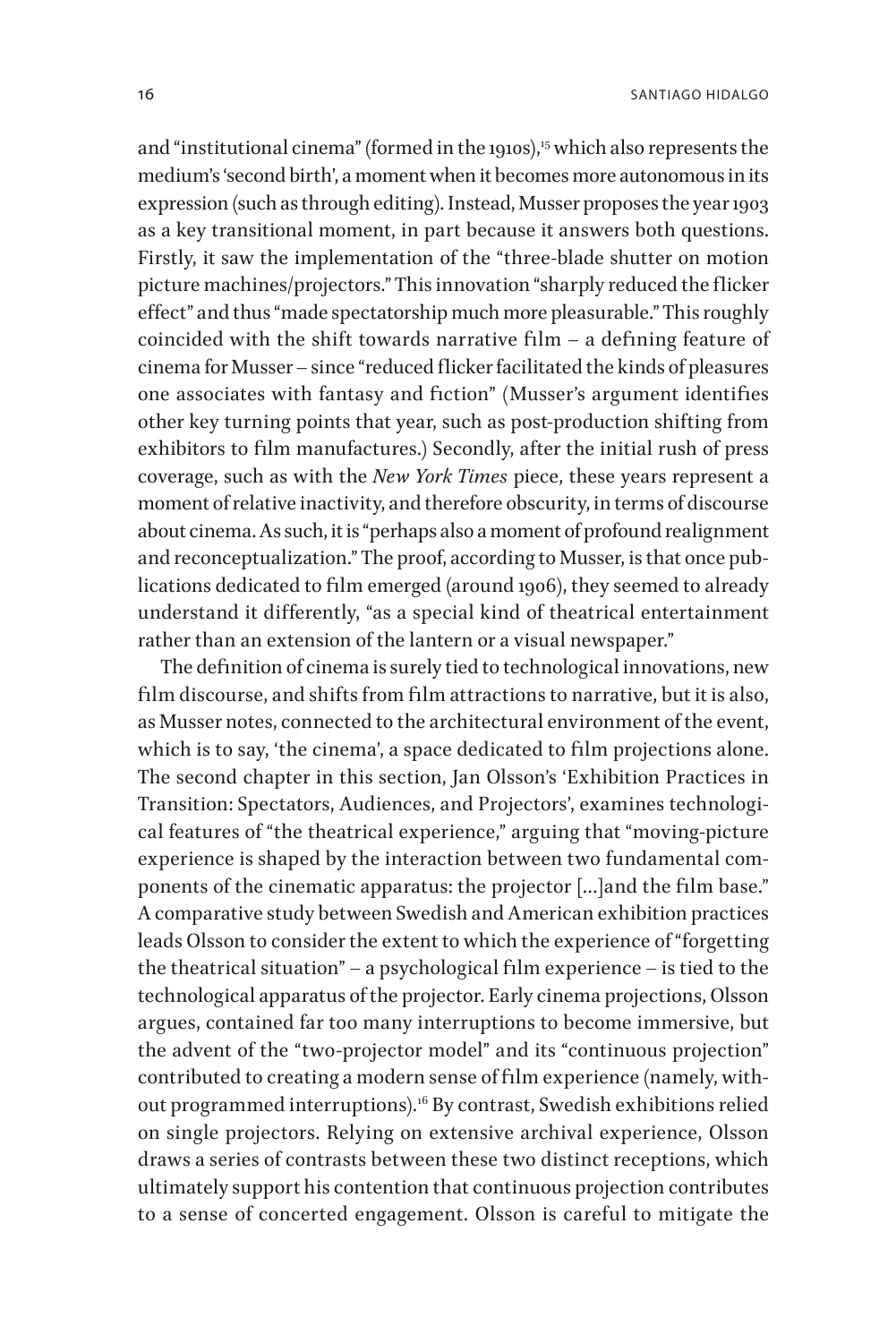essentialism of his claim by examining other spectatorship conditions. American audiences, for example, were accustomed to a "brisk tempo between vaudeville turns," thus the immersive effect of the two-projector model was potentially magnified with this already "restless" audience. In Sweden, "the absence of vaudeville culture" suggests that "audiences were not primed for uptempo entertainment," and thus less likely to raise this theme in film discourse.

With this perspective in mind, a detail from the *New York Times* account now seems more relevant, alluding to the projection experience Olsson describes. As the lights dimmed on that night, a more muted, personal tone entered the writing, indicating a transition towards a more personal and subjective film experience. "When the hall was darkened last night [...] an unusually bright light fell upon the screen [...] on which appeared moving figures […] about half life size." Not only was it an encounter with a technology, but also with a new life form; beings that resembled humans, but who were also unfamiliar and strange. In this context, the concept of film experience now refers to its most powerful and enduring venue – conscious experience – rather than only referring to an external or psychological event. Maxim Gorky's 'On a Visit to the Kingdom of Shadows' is a quintessential example of an anecdotal approach to the 'subjective film experience', the sensations, images, thoughts, and impressions that appear in consciousness during film viewing, becoming, in a sense, a private, embodied theater of the mind.<sup>[17](#page-26-13)</sup> "This mute, grey life finally begins to disturb and depress you," recalls Gorky, "your heart grows faint […] strange imaginings invade your mind and your consciousness begins to wane and grow dim."[18](#page-26-14) While rare, these tendencies in early film discourse often remain the most memorable, providing a view of an otherwise inaccessible reality. It is a mode of writing that turns attention inward, to the elusive, formless matter that whirls around awareness without ever becoming specific or distinct enough to be fully mastered and understood. The *New York Times* reporter confronted the same problem in attempting to define the audience experience when he writes, "the spectator's imagination filled the atmosphere with electricity, as sparks crackled around the swiftly moving, lifelike figures."[19A](#page-26-15)lthough used metaphorically, the 'crackling' of film projections remains one of the most recognized features of cinema's identity, especially in the context of digital cinema. As J. Hoberman recently wrote, "the essence of film – if not cinema – is not so much a matter of the photographic indexical as the presence of a material flicker [...]"<sup>20</sup> Audiences did not just single out the new film technology as an attraction, or passively submit to its performance. Rather, film gradually became enmeshed in consciousness in a way that was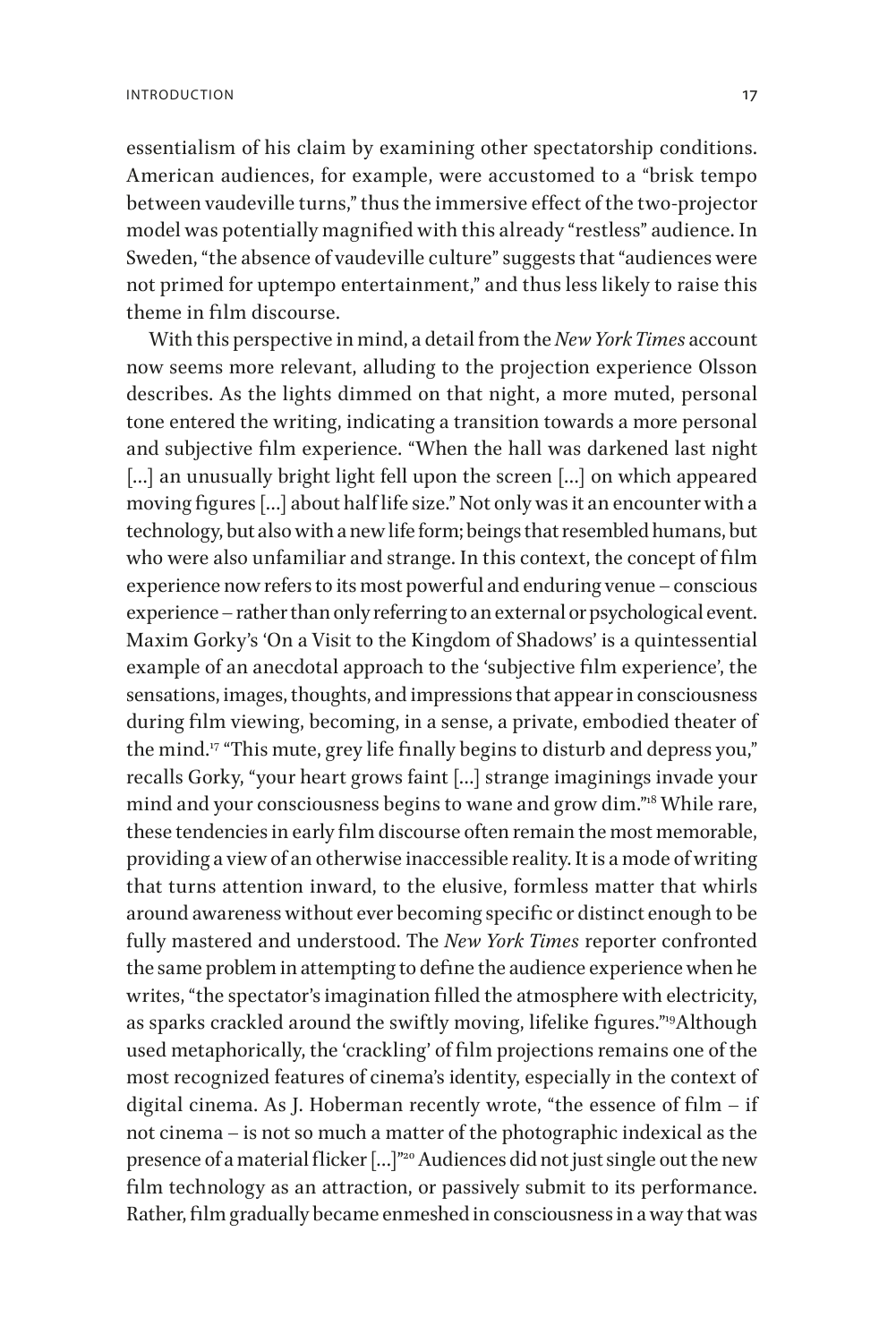difficult to articulate and dissociate from past mental experiences – requiring an attention to the subjective experience of film in order to identify.

André Habib's chapter, 'Reel Changes: Post-mortem Cinephilia or the Resistance of Melancholia', "stems from a cinephilic anecdote, a true, lived experience," an approach that addresses this enmeshed film consciousness, while combining Gorky's anecdotal spirit with the *New York Time*'s reporters recognition of the visceral experience of film projections. Since anecdotes include the narrator as part of the story, the subjective experience serves as a portal into the "hidden dimensions of cinema history," from which a more general truth or knowledge is potentially gained. In his repeated viewings of a 35mm print of Terrence Malick's *The Tree of Life* (2011), Habib recounts becoming obsessed with something that was "not even *really* part of the film," the cue marks that indicate a change of reel and "a moment of changeover between two projectors" (Habib's chapter emerges, then, as a modern day, subjective examination of the historical experience Olsson describes in his chapter). In noting this experience, the cue marks become "a secret mode of access to the film," since each reel seems to represent a coherent thematic element within a broader argument. This apparent technical flaw of celluloid projections, which disrupts the continuous psychological film experience, thus initiates a 'private' stream of thought that accompanies the viewing, but which is centrally concerned with the film itself (as opposed to, say, daydreaming). If the cue marks, which are specific to film projections, disappear, as with video formats, then it would seem that Habib has discovered one of those mysterious features of film, as opposed to digital video, that constitutes cinema (or 'the film experience' – an idealized rendering of that experience that is constantly under revision according to new technologies.)

The final chapter of this section, Dana Cooley's 'Walter Benjamin's Play Room: Where the Future So Eloquently Nests, Or: What is Cinema Again?' inverts Musser's questioning of the definition of cinema by examining the other end of the story – an analysis of experimental filmmakers who have expanded, through their creative usage of film and technology, our understanding of the concept of cinema. To this end, Cooley combines two concepts for revising our understanding of cinema's possibilities (and perhaps of cinema itself). Following Walter Benjamin's notion of *Spielraum* or 'playroom', Cooley envisions cinema as "a space for training our faculties," which includes the experience of "light, space, (e)motion, touch, memory." The concept of 'expanded cinema', coined by Stan Vanderbeek in 1965 and further elaborated in Gene Youngblood's 1970 work,<sup>21</sup> "privileges an embodied, sentient experience" that brings the viewer to "draw upon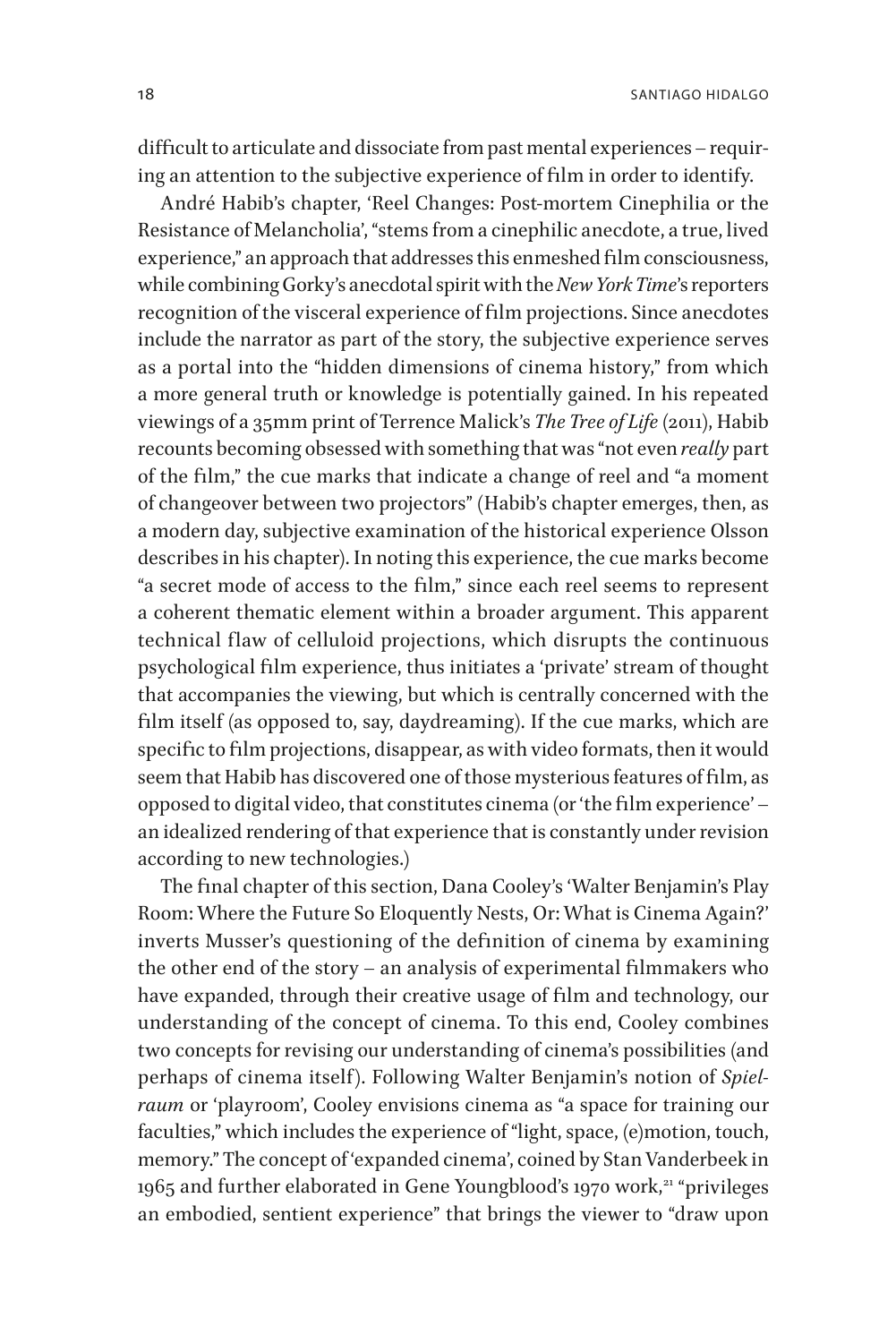personal experiences." These dual concepts open a discursive space for Cooley to explore technological innovations in experimental cinema that contribute to producing a "lived experience". Tracing a history from the early twentieth-century avant-garde to twenty-first-century digital technologies, Cooley illustrates the potential of cinema as "play room", as a means of "closing the gap between bodily experience and abstract representation." An example of this effect is Julius von Bismarck and Andreas Schmelas's *The Space Beyond Me* (2010), an installation that incorporates a modified 16mm camera that projects a UV light onto a wall coated with phosphorescent paint. Programmed to physically mimic the camera movements of found footage films, the projector leaves a "ghostly trace" connecting "past and present." In creating unique experiences, and combining elements of film technology from different eras, these 'playrooms' thus problematize the question of cinema, continuing the debate about its essential nature.

#### **Study**

About fifteen years after the first film receptions, and beyond the period of obscurity that Musser describes, was the beginnings of a more institutional film discourse appearing in film trade publications, both in North America and Europe. In spite of the trade format, and the interests and writing that normally fell within such a venue, writers nevertheless explored topics and writing styles antithetical to trade press objectives (such as 'impressionist' writing that offered no commercially useful information about the film).<sup>22</sup> These journals were not a formal place of study, but the deadline imposed on writers to produce film discourse on a weekly basis encouraged a practice of exploring film from different perspectives, even those that did not always make institutional sense (which is one reason early film criticism often seems 'alien' to modern readers).[23](#page-27-2) It is simply a fact of writing, and of amateur writers aspiring to become critics, that it will occasionally become idiosyncratic. In such a dynamic environment, and with the complexity of cinema before them, early writers thus engaged in 'film study'. This gaze was directed not just at film, but also at the practice of writing about film, with dozens of articles published on the subject during these formative years.<sup>[24](#page-27-3)</sup> Among their concerns was audience reaction to different exhibition contexts, such as the placement of particular films within a program and the location of the theater. Because early film critics relied heavily on audience opinion to form judgments about the commercial value of films, resolving the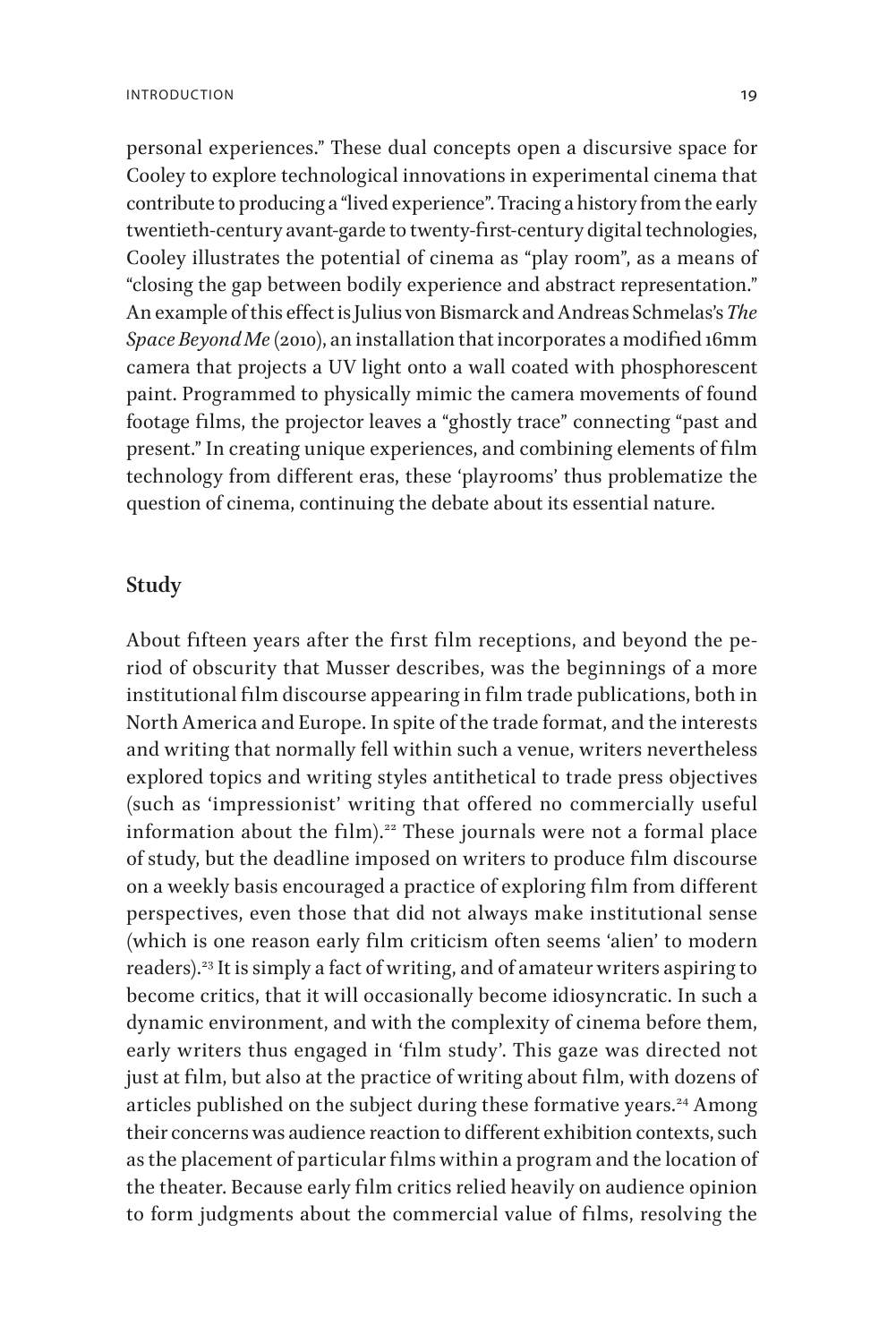20 Santiago Hidalgo

mechanism of reception, and its range of environments, was of primary concern - otherwise critics could not be certain that the film was the main cause of a positive or negative reaction. In so doing, critics began to question aspects of the film experience - with one critic observing that, "after seeing a picture again under different circumstances," it was "impossible" to find "agreement."<sup>25</sup> The repetition of viewing, and the analysis of these unique experiences, as Habib's chapter illustrated, is a practice grounded in film study. It is from this tradition of self-reflection – of seeing film under as many different circumstances as possible – that the following chapters emerge.

This desire to take films apart and examine its components under as many circumstances as possible is precisely one of the endpoints of film technology that is then turned back onto cinema itself. David Colangelo's chapter, 'Hitchcock, Film Studies, and New Media: The Impact of Technology on the Analysis of Film', examines the "[v]iewing environments and operations available to film scholars throughout history," but especially the history beginning in the 1950s. Each format and technology (16mm print, projector, flatbed editors, VHS, DVD) provide scholars with a different set of parameters for studying shots and sequences, which subsequently determines film interpretation, and, over time, film theory. Colangelo uses Alfred Hitchcock scholarship to elaborate this hypothesis. Early analysis of Hitchcock's films, according to Colangelo, involved "frantic note taking in darkened theatres," a physical limitation that resulted in "relatively short reflections" focusing on "themes." By contrast, later scholars were able to use viewing devices, such as VHS, to open films to much closer inspection thus leading to "lengthy, visually detailed, close, personal readings of film structures and of signs and moments in Hitchcock's works." Colangelo's research illustrates the value of studying trends in film theory as partially related to technological innovations, rather than as strictly outcomes of institutions, schools of thought, or dominant academic theories (such as psychoanalysis, structuralism, or formalism). This simple, but powerful, difference in viewing environments, as Colangelo shows, enables the study of shots and editing in a way that was previously not available to scholars at a broad scale (and which is now the dominant form of film study, even in film history).<sup>26</sup> The impact on consciousness of new viewing technologies is also a question that Colangelo considers. As with François Albera's theory of 'cinematic episteme', which assigned film technology an anthropological dimension in its capacity to render a picture of the mind ("images flying past, jumping about and dissolving, shown simultaneously or in juxtaposi-tion"),<sup>[27](#page-27-6)</sup> Colangelo finds that "the compulsive repetition and fragmentation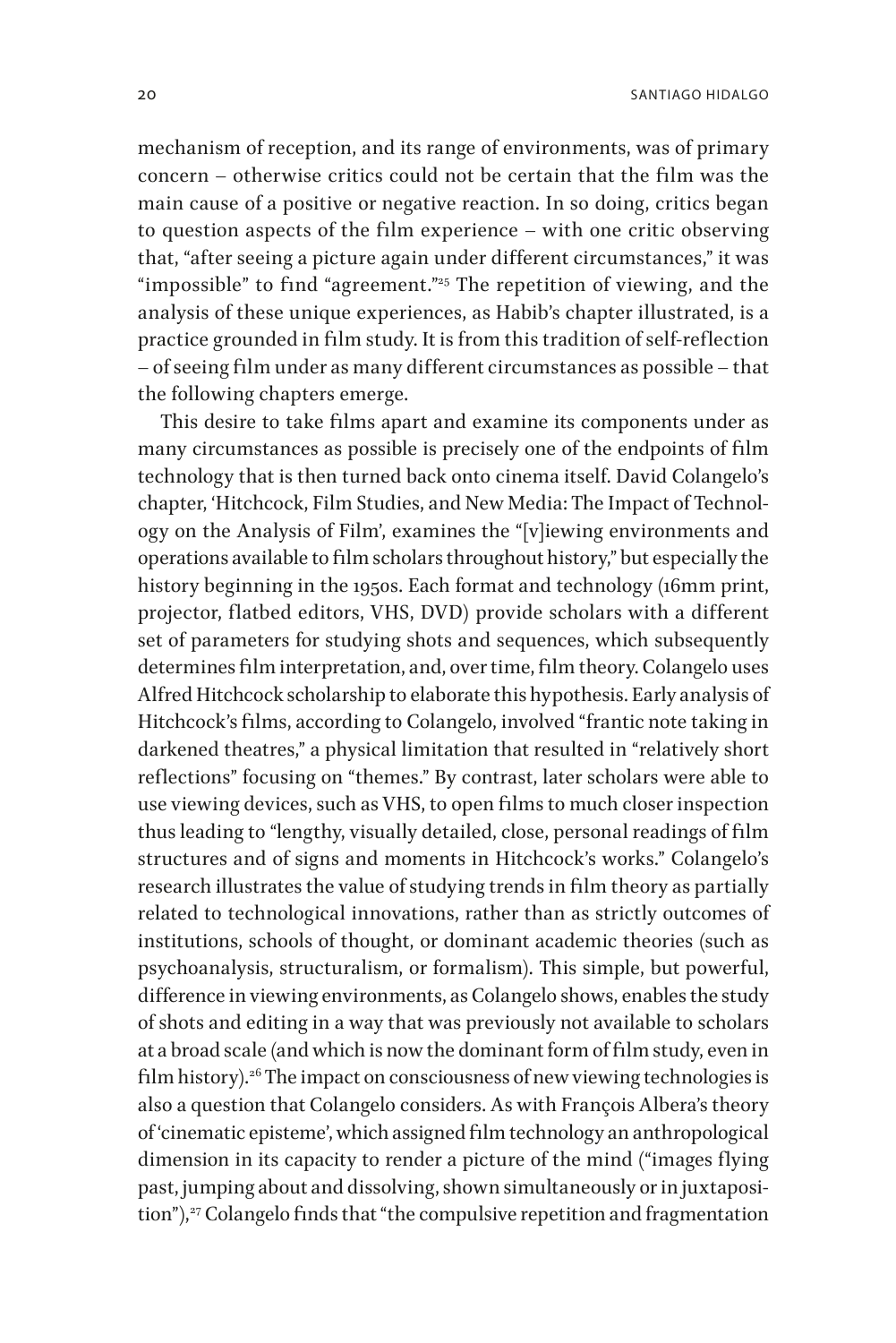facilitated by the digital technologies" has led to "a blended sense of time, texts, and memory."

If Colangelo's chapter shows us the three-fold impact of technologies on film scholarship in term of formal analysis, film theory, and conscious experience, Charles O'Brien's chapter, 'Film Analysis and Statistics: A Field Report', illustrates a similar causal relationship between a new technology – software for counting and computing average shot length – and its complementary methodology – statistical and quantitative analysis. Cinematrics is an online tool for manually registering, in real time, the shot lengths and scale of any film viewed on an independent system.<sup>28</sup> It will then provide a series of visualizations of this data, including average shot length, median shot length, and some of their relationships. This data can then be correlated to different types of scenes or sequences. O'Brien's study concentrates on musical films during the transition from silent to sound cinema in the early 1930s. Three types of shots – 'singing shots', 'dialogue shots', and 'action shots' – are then correlated with the average and median shot length for certain films from the period. By adopting a statistical view that incorporates a broad set of data, certain details that were previously invisible become apparent, in this case the discovery that actions shots were less than a third the length of singing shots. However, "statistical results merely drew attention to the singing-shot phenomenon," which, as O'Brien shows, requires "additional, non-statistical critical methods" in order to contextualize and interpret. Statistical analysis is thus not an end, but rather provides a first level orientation. It is up to the historian to fill in the blanks. In this case, O'Brien identifies a cultural logic that is particular to conversion-era musicals, "the fascination […] with singing performances in electric-sound movies" at the expense of narrative economy.

The preceding chapters have shown the value of applying technological innovations to film analysis, but such innovations are also instrumental (as the digital humanities has proven generally) to the way historical sources and documents containing film discourse are studied and analyzed. Just ten years ago, century-old newspapers and journals were consulted largely by microfilm, which required hours of scanning to find relatively small samples of pertinent data. In selecting and writing about a particular item, the historian served as the guarantee that a specific discourse existed in the magnitude and character described. With the advent of digital copies of newspapers and journals, as well as optical character recognition technology and search engines like Project Arclight, $29$  it is now possible to search such documents for key terms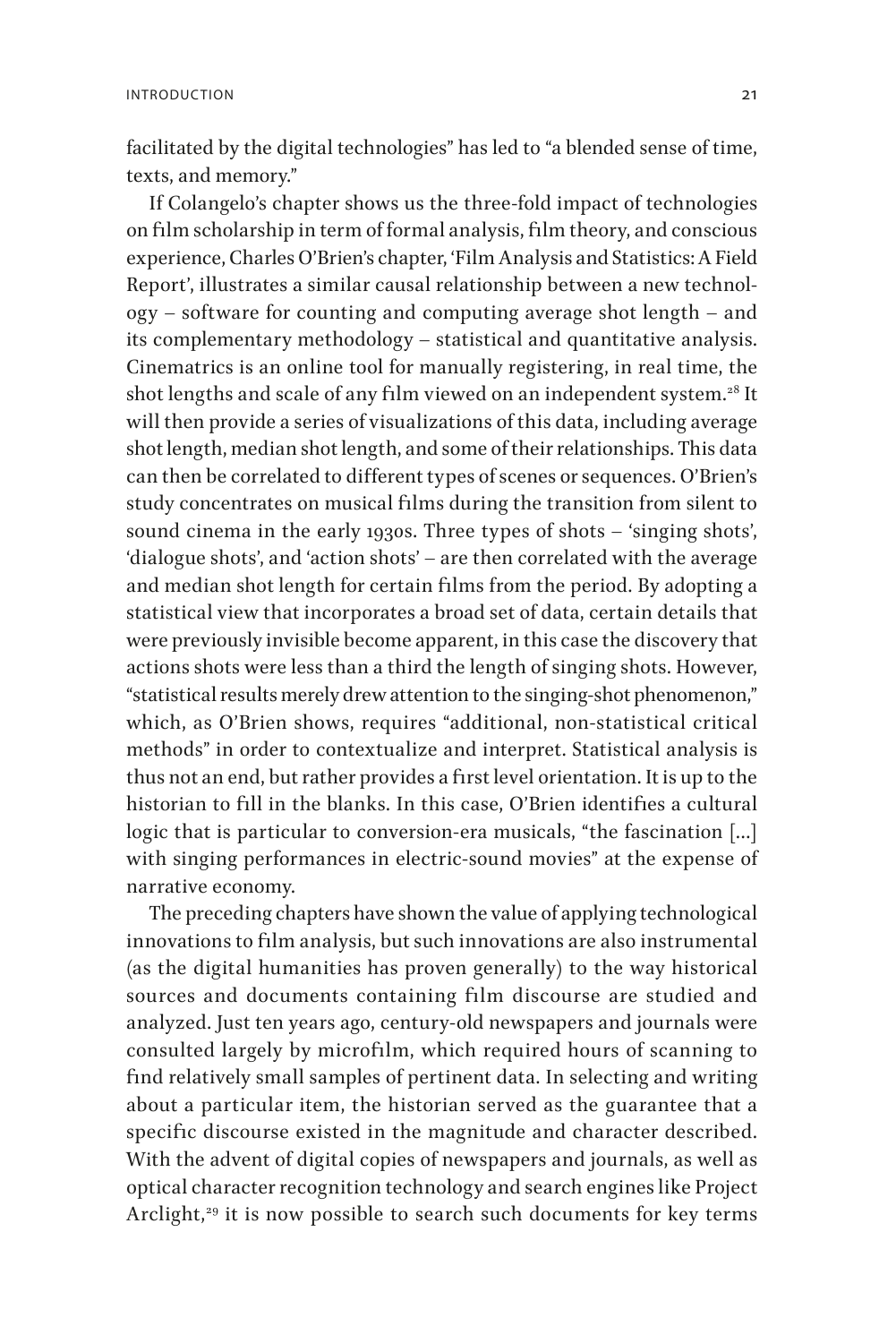or topics at a massive scale. This has led to the quantification of key terms according to period and regions, although these results can be meaningless without context (the term 'art' does not necessarily reflect a concept of art). The impact on discourse analysis is significant – where time and accessibility limited the number, periods, and regions of journals that could be searched, new digital tools enable the visualization of data beyond a local level.

Paul Moore's A 'Distant Reading' of the 'Chaser Theory': Local Views and the Digital Generation of New Cinema History', is an ambitious illustration of this approach, arguing that "recently digitized newspaper databases allow the digital generation of cinema historians to imagine revising the analog generation's conclusions." In this case, the conclusions Moore seeks to revise concern the relative standing of cinema during the 'chaser' period (when films presumably appeared at the conclusion of vaudeville acts to clear the room). Moore's analysis of digital newspapers relies on Franco Moretti's theory of 'distant reading', which brings attention to "units that are much smaller or much larger than the text" such as "devices, themes, tropes – or genres and systems." From this vantage point. "digital search results allow the structure of mass practices to be visualized." Like a pointillist painting, seemingly random data points viewed collectively reveal trends and connections that otherwise remained invisible. At a practical level, 'distant reading' involves a "geographic flattening, since newspaper items from any location are weighted equally," rather than favoring the main centers of film activity, such as Chicago or New York. In Moore's case, the precise approach consisted of searching documents from a specific period for keywords – such as 'cinema' (or rather, terms that refer to 'cinema,' such as 'moving pictures') and 'vaudeville' – and then comparing the coincidence of these results with those from the preceding and following periods in order to determine tendencies, such as relative interest in these phenomena. While Moore presents the caveats that such conclusions merit, the quantitative evidence seems to show that from 1898 to 1902 there was "a gradual decline of cinema within vaudeville" followed by "a steady increase" with the "emergence of the fiction film and the nickelodeon." As with O'Brien's study, the first level picture that digital technology offers is only a starting point for further inquiry – presenting a set of questions that then become the subject of more contextualized approach. The spike in films following 1903 is not explained as a function of narrative alone, Moore discovers, but also because of a transcontinental fascination with 'local views' shown by itinerant exhibitors, which increased during this period as well.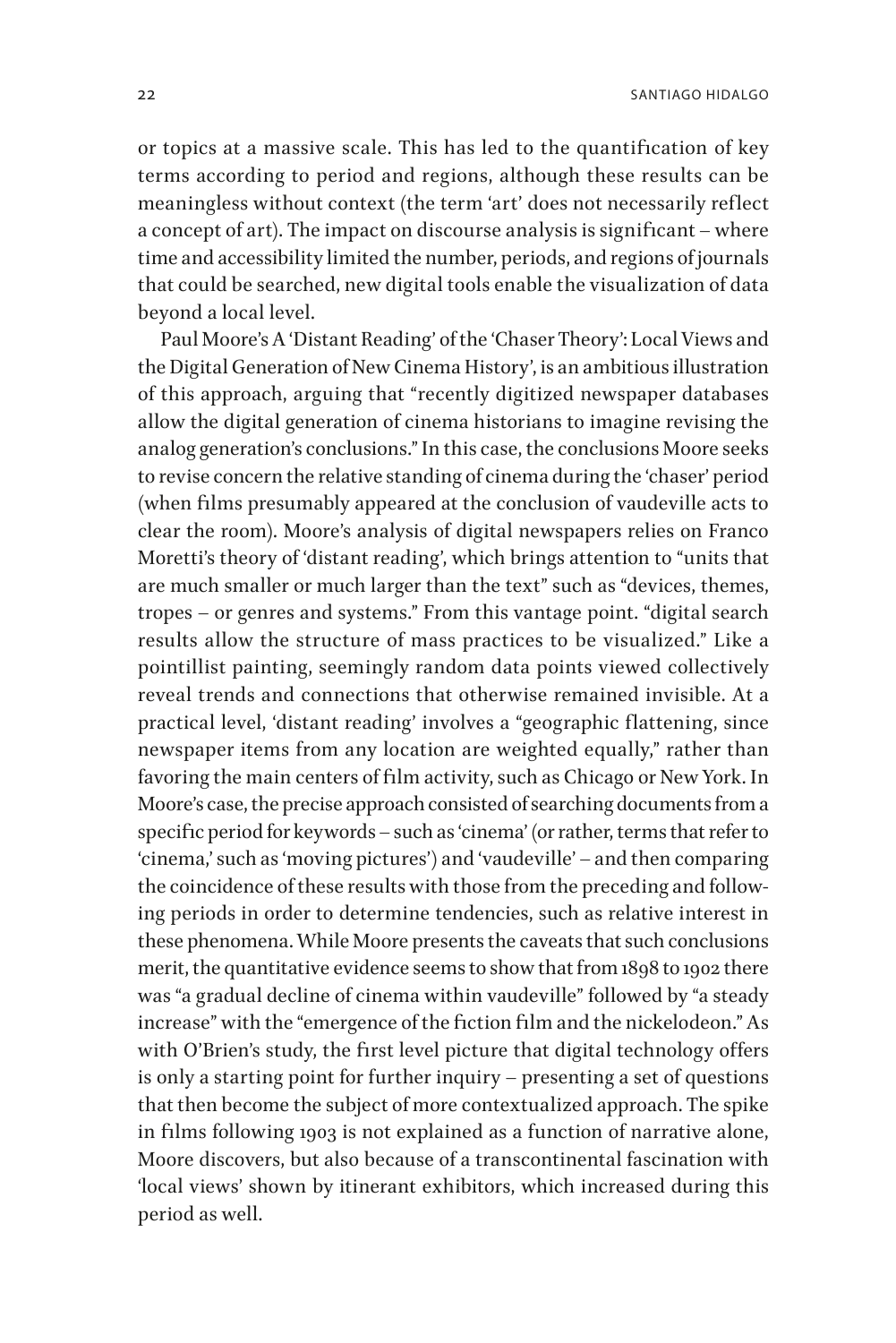#### **Theory**

I would like to return briefly to the opening text and the *New York Times* account of the first reception to illustrate a further point. The intricate nature of the technology, consisting of countless material components (camera, projector, filmstrip, lab processing, lens, and so forth) of different historical origins, and a rather perceptually elusive operational effect (the illusion of motion, moving pictures), renders the film experience a linguistic and terminological challenge. The reporter named the film projected on screen "kinetoscope figures," in part because they were originally exhibited in kinetoscopes, but also because no other term for naming the phenomenon appearing on screen existed. The experience of engaging with the ontology of cinema includes a process of drawing on *figurative* language from other domains of reference in order to name the objects and effects implicated in the creation of cinema. In so doing, a concealed conceptual world about cinema is revealed. While this struggle was evident in all areas of early film discourse, as expressed in historiography, advertisements, instructional manuals, and eventually criticism, the process of finding a language for speaking about cinema was also one of the means through which cinema's nature was discovered. In applying a term, even improperly, a hypothetical question is raised – does the term actually capture the nature of the phenomenon, or are there aspects of the phenomenon that are excluded? Each application was therefore a process of experimentation – chaotic in the early years, as Hopwood's history shows – and must be regarded as a distinct film experience, independent of film viewing. While 'film language' (the means through which films communicate and produce effects) would eventually become a dominant question of film theory, it was the language routinely applied to film that determined its ontological nature, separating it from some technologies and practices, while forming relationships with others, as with the writer's description of the Vitagraph device as a magic lantern "stereopticon." In one utterance, the writer's moving picture cosmology is revealed. These instances are multipliable across thousands of texts from the period that similarly engage in the naming, renaming, and misnaming of film technology, producing a discursive space that constantly confronted – although indirectly – cinema's nature.<sup>30</sup>

Similarly, Tom Gunning's 'Cine-Graphism: A New Approach to the Evolution of Film Language through Technology', uses early film terminology as a means of opening a conceptual domain that reveals a fact about the moment, but also perhaps a more essential truth about film technology: "the names of the first cinema devices inscribe their relations to writing and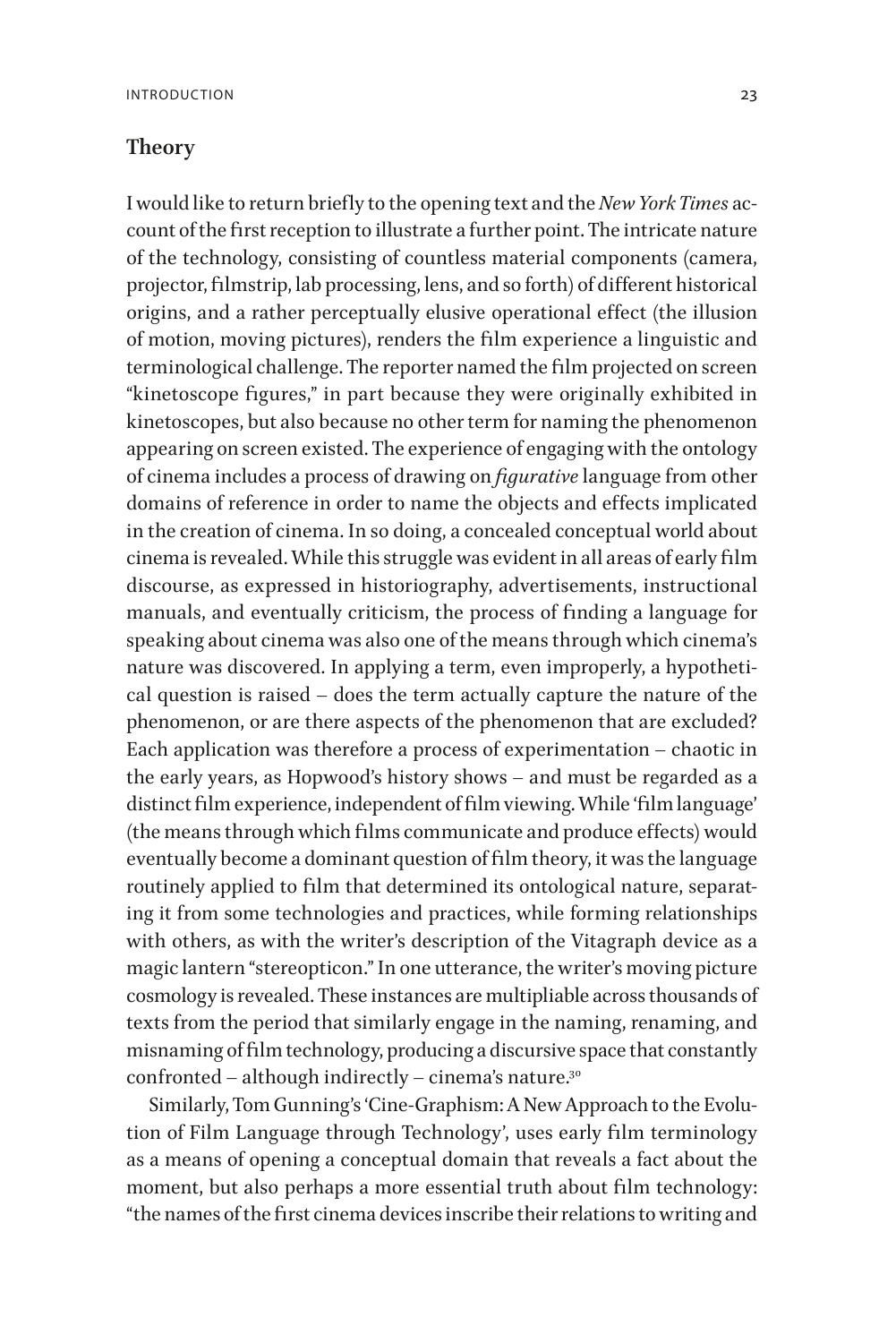language" with "the suffix 'graph', appearing if anything more often than the visual 'scope'." Relying on the work of Leroi-Gourhan, Gunning argues that "the acquisition of language and then of writing represents an essential phase of human evolution extended into technological exteriorization." Since cinema is both an "image *and* a form of writing" and "neither in isolation" – as reflected in the graph and scope suffixes that seem to compete for cinema's early definition – film technology "exteriorizes" human processes of language and perception in a manner that renders them recognizable, "in a form of technological memory." This graphic means of communication differs from the tenets of early film theory that centered on the "articulation between shots" (as with Soviet montage theorists) as the fundamental element of film language. While not dismissing it, Gunning prefers to set that theory of film aside, in favor of seeing the other characteristics of film technology that operate as language. Cinema's graphic nature, which Gunning defines as a "non-semiotic, understanding of cinema language," highlights the relationship between writing and the "bodily rhythms" of gestures, which can be grasped without a grammatical structure. A shot expresses a recognizable meaning independently of its relationship with other shots. As such, film technology constitutes a "major transformation of our human world" and a "contribution to the relation between technology and human evolution," in the same way that writing was an exteriorization of human speech.

Vinzenz Hediger, in 'Can We Have the Cave and Leave It Too? On the Meaning of Cinema as Technology', complements Gunning's argument, in that it also attempts to isolate features of film technology that "shapes and makes what we call the human possible." Hediger's chapter is illustrative of the interdisciplinarity necessary to studying the impact of film technology on modern culture. Too elusive and dispersed to be captured within a single theoretical framework, Hediger draws on ideas and discussions from film and media theory, philosophy of technology, aesthetics, epistemology, and anthropology to address this question. One of Hediger's concerns is that we appear to face an impossible conundrum when studying film; the focus will be either on "technology or meaning, but never on both simultaneously." This split means that we are "forever missing out on the meaning of cinema as technology." The *New York Times* reporter's marked shift in tone when the apparatus of film suddenly came to life now finds another meaning: it was constituted in the experience of witnessing the material and the immaterial forever separated, the gap between them irreconcilable as objects of study; for each, a different language, a different speech. This follows, in a way, the mind-body problem of consciousness; film is an epiphenomenon whose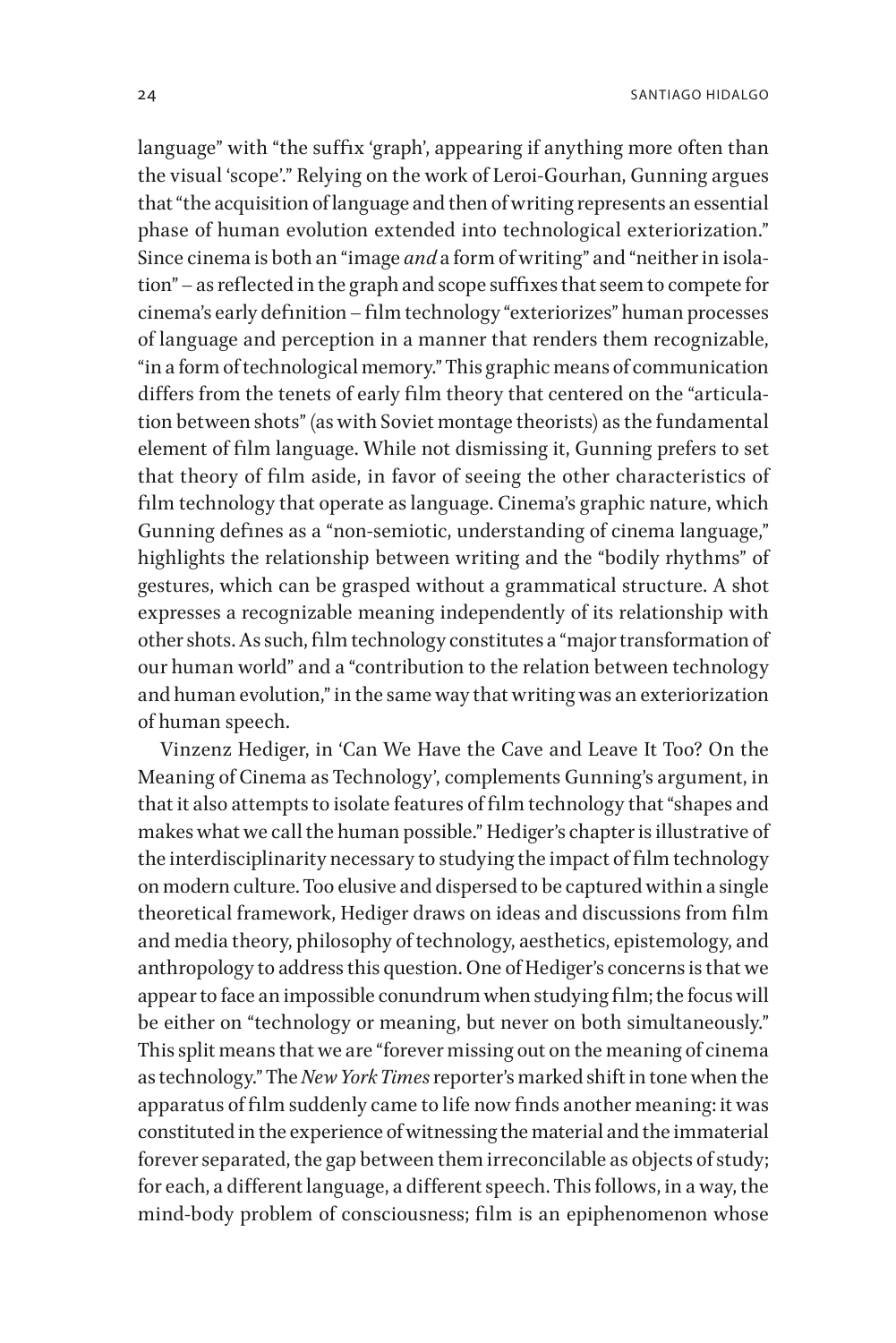causal relation to the material apparatus is difficult to establish, resulting in competing epistemologies. Hediger appears to argue, by way of films that present philosophical arguments about artificial intelligence, that technology can carry an "unconscious knowledge about what a human being is" and which "in fact turns into a driver of self-consciousness." As when the *New York Times* writer observed "the moving figures" on the screen "about half life size," the recording capacity of film brought into relation the human and the inhuman within a singular graphic image that produced, precisely, a moment of "self-consciousness." It is at this level of self-consciousness, about the body and mind, but also the body and the world, that film technology inexplicably manages to render comprehensible an enduring element of modern consciousness. Likewise, Hediger's reflections on these themes offer an opportunity to revise our understanding of the way this complex relationship between film technology and consciousness has been addressed within film studies.

The final chapter of this collection brings into question some of the premises underlying this collection, laying the groundwork for the next stage, a historiography capable of integrating several orientations on film technology – towards the materiality of the 'hardware' and towards the changing conceptual terrain that renders these details meaningful – within a single, unified vision. In 'On Viewfinders, Video Assist Systems, and Tape Splicers: Questioning the History of Techniques and Technology in Cinema', Benoît Turquety adopts an at times pragmatic perspective, defining the terms that define the history of film technology. Drawing on debates within the Annales School, which focused on the concept of technology, Turquety's novel approach includes identifying the gaps between French and English definitions of the same term, in order to separate the semantic from the conceptual. For instance, in French "a 'technological innovation' will designate a transformation in the field of the *discourses* about techniques." However, "this may or may not correspond to a technical innovation, i.e. the apparition of a new machine and/or a change in procedures." The issue at stake for Turquety is whether technology should encompass both the technical (machine and procedures) and the discourses about these technical innovations, which seem, depending on the linguistic framework, to cloud the understanding between "innovation" and "invention," terms crucial to the drawing of cause and effect relations within the historical field. The former creates continuities, while the latter indicates disruptions. In the end, the distinction Turquety draws between these terms appears mitigated, or resolved, through other related terms, such as "arrival" or "adaptation." To the degree a new technology, such as a viewfinder, appears the result of a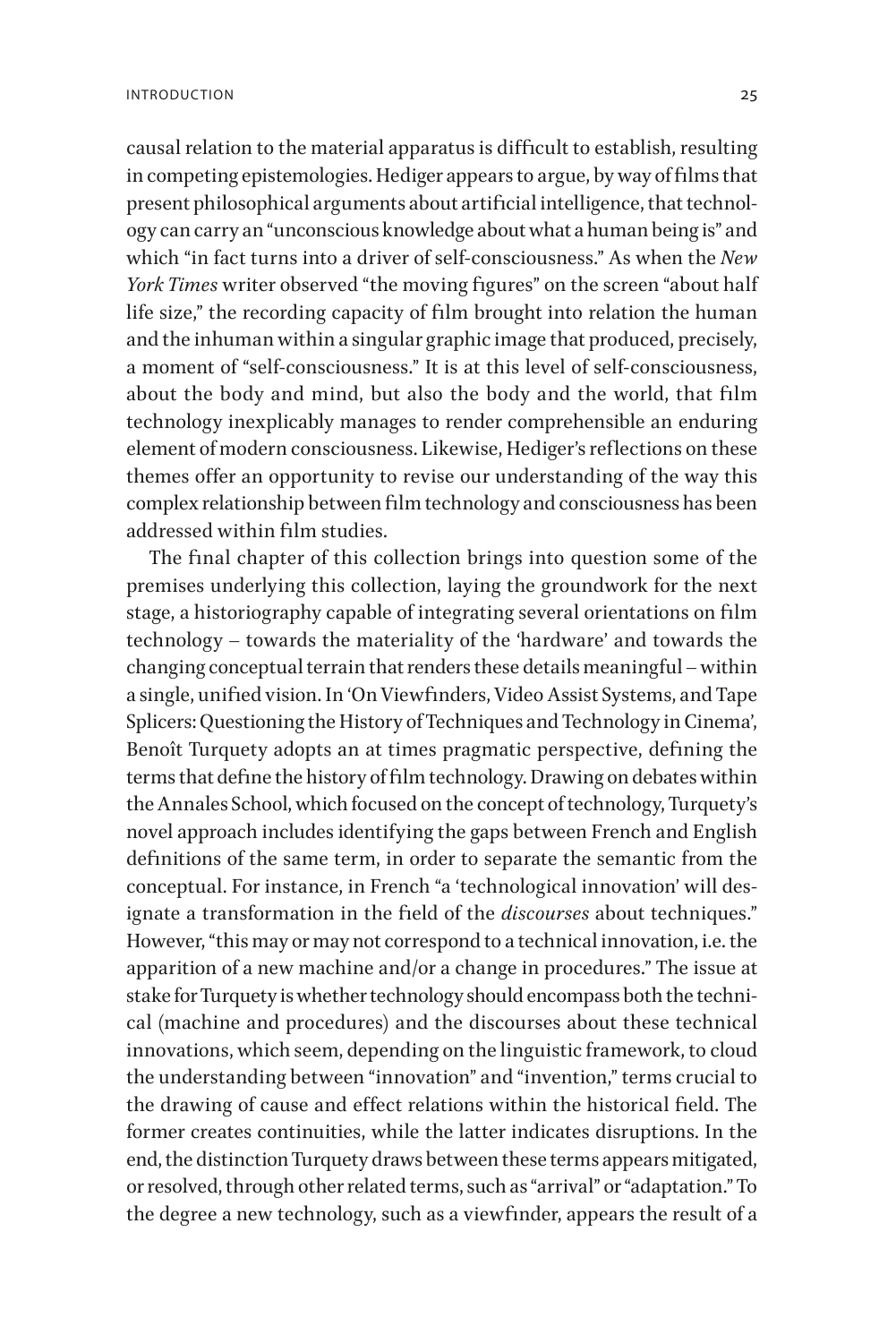series incremental adaptations over a period time, with consequent effects on filmmaking procedures, and even the very conception of film space, it should be regarded as an innovation that calls into play "investigations of the internal logic of the machine" and "the procedures it is involved in at a given time."

With cinema becoming ever more dispersed and problematic to identify in the digital age, the study of film technology offers a common ground for situating this phenomenon within an objectively physical universe, a discursive space from which to look backward and forward concurrently, to the historical margins that seem to share similar anxieties, concerns, and excitement about the place of this new – and constantly renewed – technology within culture, society, and consciousness. Collectively, the chapters gathered in this volume illuminate some of the discursive spaces opened in the study of film technology, providing a necessary, and complementary, perspective within film and media studies for understanding the impact of film technology on the many areas of academic and public life. They reflect the on-going questions and concerns occupying this new field of study and suggest new paths for further research and consideration in the domains of experience, study, and theory.

#### **Notes**

- <span id="page-25-0"></span>1. Organized by André Gaudreault and Martin Lefebvre in Montreal on 1-6 November 2011.
- <span id="page-25-1"></span>2. The Technès partnership combines the efforts of three research groups, GRAFICS of the Université de Montréal, the Dispositifs group of the University of Lausanne and the Arts pratiques et poétiques team of the Université Rennes 2, as well many researchers, archivists, and film institutions with the goal of examining more closely the techniques and technologies that accompanied the medium's mutations, from its rise out of the audiovisual practices of the nineteenth century to the present-day diversity of its forms.
- <span id="page-25-2"></span>3. This historiography started already in 1898 with Hopwood's *Living Pictures*: *Their History, Photo-Production, and Practical Working* and continued in trade journal articles, instructional manuals, and books. See Popple's 'Cinema Wasn't Invented, It Growed': Technological Film Historiography Before 1913', where he argues that a technological history emerged, in part, to "contain" the "complex mesh of histories" that the "mongrel technology" of cinema presented. Kessler and Lenk elaborate on early film historiography in 'L'écriture de l'histoire au présent. Débuts de l'historiographie du cinema', dividing it into four overlapping tendencies, The establishment of a genealogy, debates over first inventors, the incorporation of history in the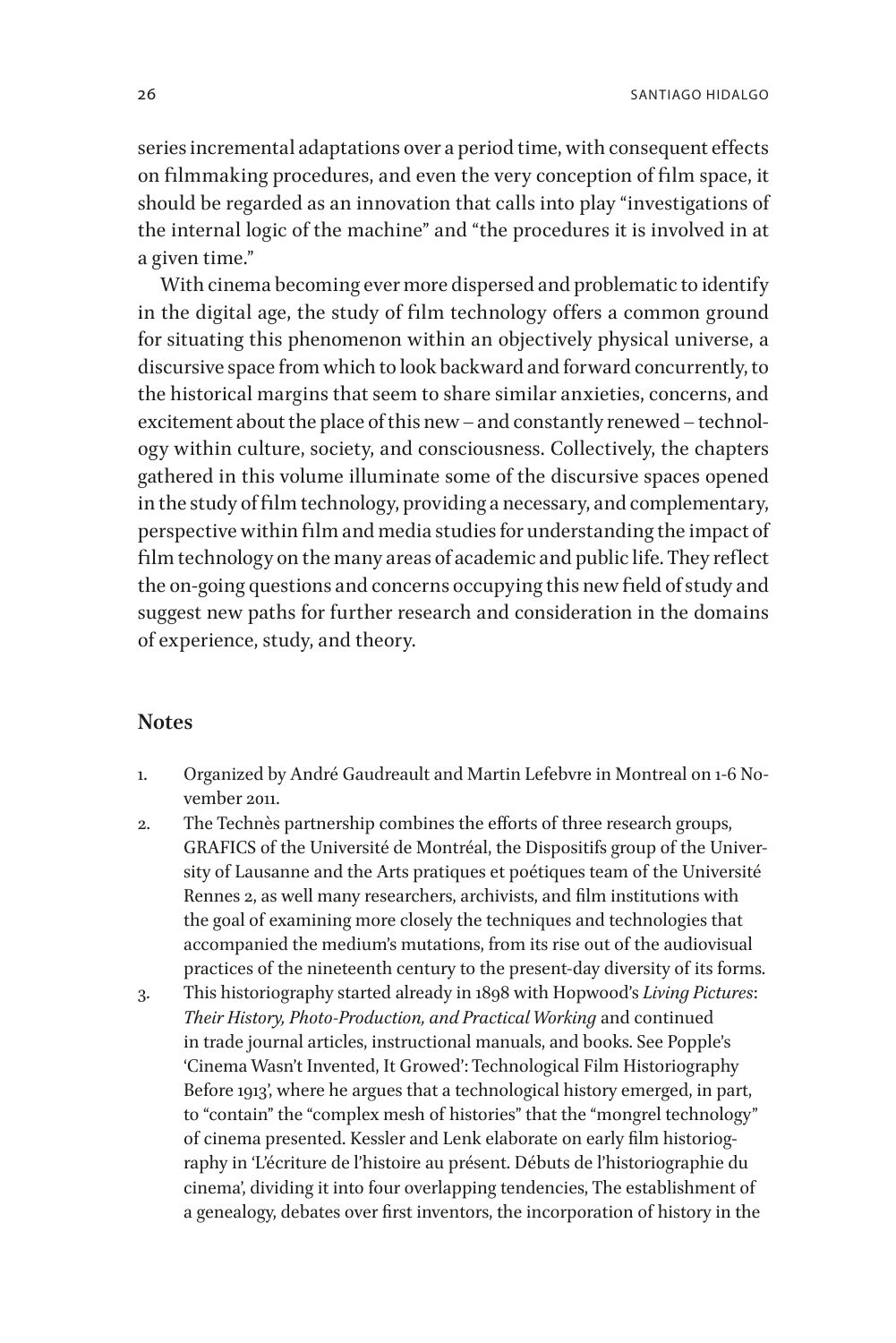<span id="page-26-0"></span>description of film technology (such as in instruction manuals), and the beginning of an aesthetic history.

- 4. See Colangelo's chapter in this volume, 'Hitchcock, Film Studies, and New Media: The Impact of Technology on the Analysis of Film'.
- <span id="page-26-1"></span>5. See Gunning's chapter, 'Graphism: A New Approach to the Evolution of Film Language Through Technology'.
- <span id="page-26-2"></span>6. This is my interpretation of one of the problems Hediger raises in his chapter, 'Can We Have the Cave and Leave It Too? On the Meaning of Cinema as Technology'.
- <span id="page-26-3"></span>7. See Turquety's 'On Viewfinders, Video Assist Systems, and Tape Splicers: Questioning the History of Techniques and Technology in Cinema'.
- <span id="page-26-4"></span>8. Casetti defines this second phase as "an 'act of reelaborating [experience] into a knowledge and a competence, so that we are then richer in the face of things, since we are able to master them ('to have experience')." Casetti, 'Filmic Experience', 56.
- <span id="page-26-5"></span>9. Ibid.
- <span id="page-26-6"></span>10. See Loiperdinger's detailed analysis of the misconstrued comments that likely spawned the 'train arrival' myth in 'Lumiere's Arrival of the Train: Cinema's Founding Myth'.
- <span id="page-26-7"></span>11. Anon., 'Edison's Vitascope Cheered' (24 April 1896), 5.
- <span id="page-26-8"></span>12. Gaudreault and Marion, *The End of Cinema? A Medium in Crisis in the Digital Age*, 106
- <span id="page-26-9"></span>13. The views included *Umbrella Dance*, *Band Drill*, *Walton & Slavin* and *Serpentine or Skirt Dance*. List taken from Charles Musser, 'At the Beginning: Motion Picture Production Representation and Ideology at the Edison and Lumière Companies', 27.
- <span id="page-26-10"></span>14. Anon., 'Edison's Vitascope Cheered' (24 April 1896), 5.
- <span id="page-26-11"></span>15. See Gaudreault, *Film and Attraction*: *From Kinematography to Cinema.*
- <span id="page-26-12"></span>16. Maxim Gorky had defined the film experience in 1898 in precisely these terms, as "forgetting where you are." Over a century later, IMAX, which magnifies the effects of the theater experience for more media-immersed spectators, also identified this as its most essential feature, evoking Gorky's second person style of address: "you're outside among the stars […] Sitting there, without the slightest doubt, convinced you're someplace else […]' 'The IMAX experience', https://www.imax.com/about/experience/.
- <span id="page-26-13"></span>17. This is also an allusion to the 'Cartesian Theater' idea of the mind, in which conscious experience consists of an 'inner' consciousness observing images passing by on an 'inner' screen. Philosophers like Daniel Dennett strongly dispute this model of consciousness. *Consciousness Explained* (Boston, MA: Little, Brown and Company, 1991), 111.
- <span id="page-26-14"></span>18. Gorky, 'The Lumière Cinematograph', 25.
- <span id="page-26-15"></span>19. Anon., 'Edison's Vitascope Cheered', 5.
- <span id="page-26-16"></span>20. Hoberman, *Film after Film*, 10. David Rodowick draws a similar observation about the materiality and experience of film projections in his *Virtual Life of Film*, "when reproduced on an electronic or digital screen, 35mm original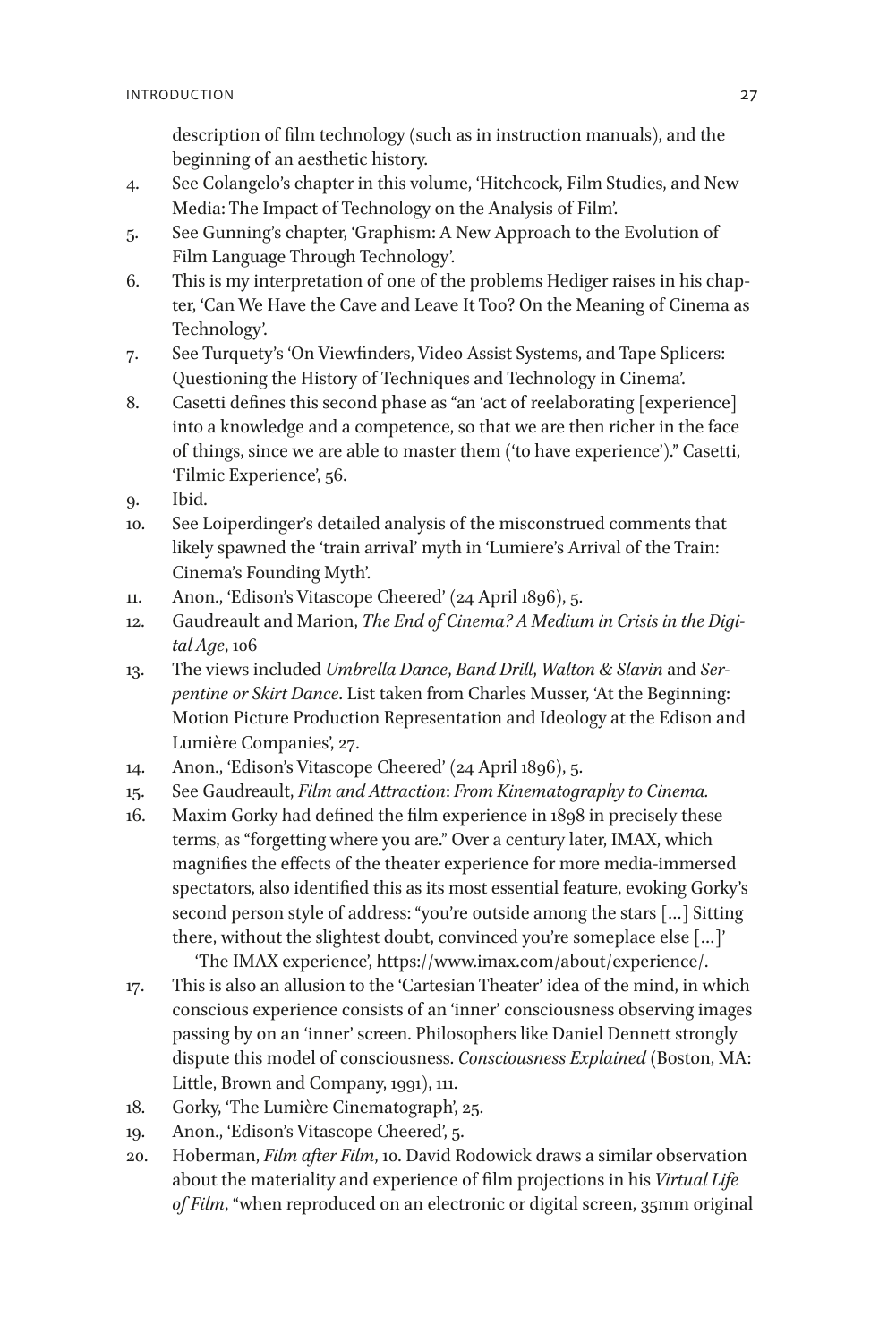<span id="page-27-1"></span><span id="page-27-0"></span>may never fully realize the phenomenological density of time, pastness, and causality of the projected film experience," 109.

- 21. Youngblood, *Expanded Cinema*.
- 22. See Hidalgo, 'Early American Film Publications: Film Consciousness, Self Consciousness', for more on the variety of film discourse found in trade publications.
- <span id="page-27-2"></span>23. I am appropriating here Gaudreault's comments about early films and applying it to first discourse about film, when he writes of very early films as having an "alien quality" that raises questions about intention. Gaudreault, *Film and Attraction*, 36
- <span id="page-27-3"></span>24. Ibid., 131.
- <span id="page-27-4"></span>25. 'Commenting on the Films', *Moving Picture World* 8, no. 15 (15 April 1911): 814.
- <span id="page-27-5"></span>26. Matthew Solomon's close study of the drawings in the backgrounds of Méliès's *Voyage dans la lune* (1903) – which contain information potentially relevant to the interpretation of the film – has led Solomon to conclude that Méliès intended his film to be viewed at a much slower speed. Thus, the ability to stop films, and enlarge images, may result in discoveries that revise prior conclusions about film history.
- <span id="page-27-6"></span>27. *Ibid*., 131.
- <span id="page-27-7"></span>28. http://www.cinemetrics.lv/index.php.
- <span id="page-27-8"></span>29. http://projectarclight.org/. "Arclight is a data mining and visualization tool for film and media history that allow users to analyze millions of pages of digitally scanned magazines and newspapers for trends related to a chosen subject."
- <span id="page-27-9"></span>30. So abundant and bizarre were these names that Henry V. Hopwood (who categorized moving pictures as "living pictures") referred to the collection of names applied to film technologies as "etymological monstrosities." *Living Pictures*, 187.

## **Bibliography**

- Abel, Richard. *The Red Rooster Scare: Making Cinema American, 1900-1910* (Berkeley, CA: University of California Press, 1999).
- Albera, François. 'First Discourses on Film and the Construction of a "Cinematic Episteme"'. In *A Companion to Early Cinema*, Nicolas Dulac, André Gaudreault and Santiago Hidalgo (eds), (Oxford: Wiley-Blackwell, 2012), 121-140.
- Casetti, 'The Filmic Experience: An Introduction', 1-2 (Seminar given in Spring 2007), accessible online at https://francescocasetti.files.wordpress.com/2011/03/ filmicexperience1.pdf.
- Casetti, Francesco. *Eye of the Century: Film, Experience, Modernity* (New York: Columbia University Press, 2008).
- Casetti, Francesco. 'Filmic Experience', *Screen*, 50, no. 1 (20 March 2009), 56.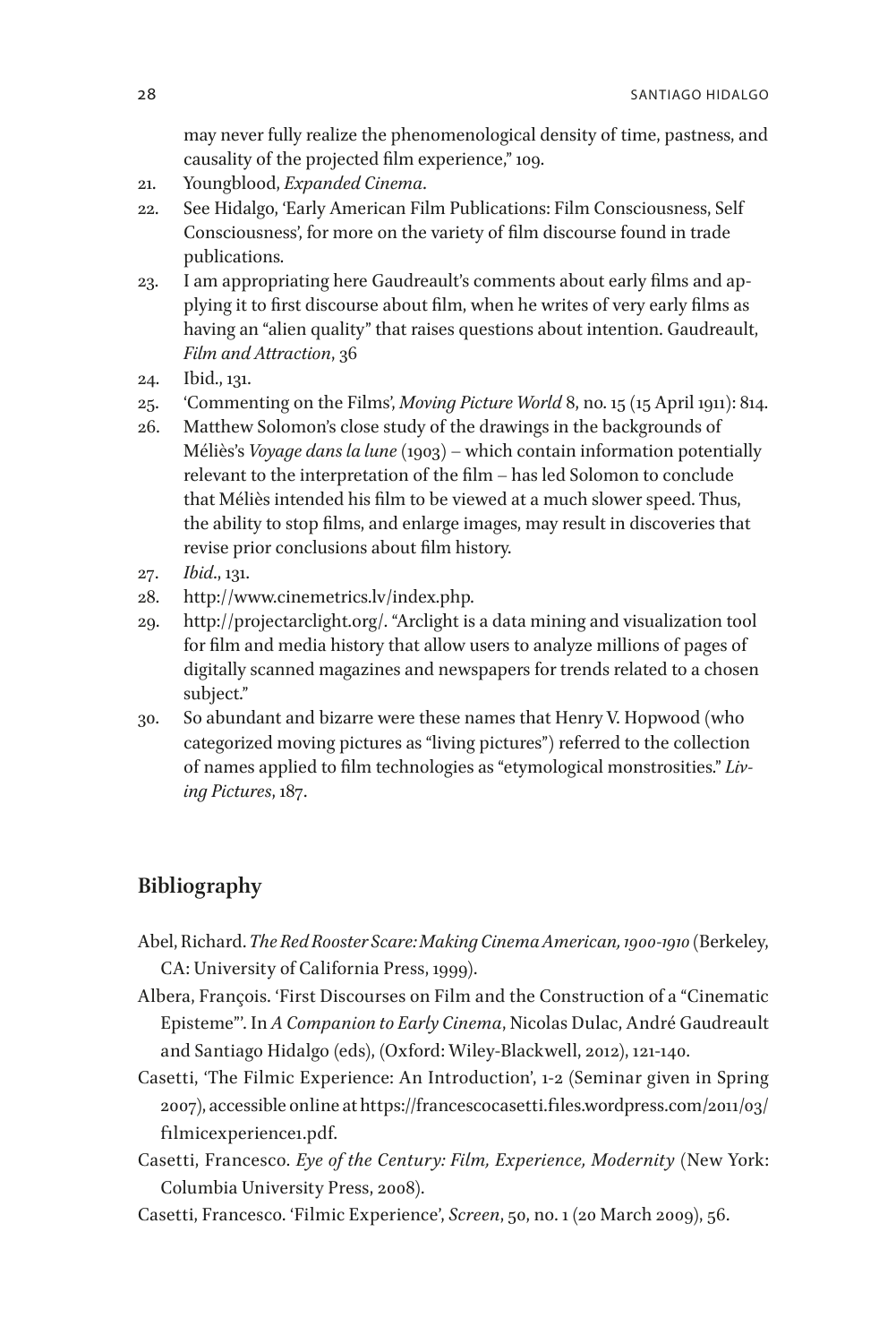- Christie, Ian. 'Moving-Picture Media and Modernity: Taking Intermediate and Ephemeral Forms Seriously'. In *Cinematicity in Media History*, Jeffrey Geiger and Karin Littau (eds), (Edinburgh University Press, 2013), 304.
- 'Comments on the Week's Films'*, The Moving Picture World*, 19 June 1909, 834.
- 'Comments on the Week's Films', *Moving Picture World*, 5 (18 September 1909), 379-380.
- 'Comments on the Films'*, Moving Picture World*, 13, no. 15 (12 August 1911), 375.
- Dennett, Daniel, *Consciousness Explained* (Boston, MA: Little, Brown and Company, 1991).
- Doane, Mary Ann. *The Emergence of Cinematic Time: Modernity, Contingency, The Archive* (Cambridge, MA: Harvard University Press, 2002).
- 'Edison's Vitascope Cheered', *The New York Times*, (24 April 1896), 5.
- Gaudreault André and Philippe Marion. 'A Medium is Always Born Twice', *Early Popular Visual Culture*, 3, no.1, (2005), 4.
- Gaudreault, André. *Film and Attraction*: *From Kinematography to Cinema*.(Urbana, IL: University of Illinois Press, 2011).
- Gaudreault, André and Philippe Marion. *The End of Cinema? A Medium in Crisis in the Digital Age* (New York: Columbia University Press, 2015), 106.
- Gorky, Maxim. 'The Lumière Cinematograph'. In *The Film Factory: Russian and Soviet Cinema in Documents 1896-1939*, Ian Christie and Richard Taylor (eds), (London: Routledge & Kegan Paul, 1988), 25-26.
- Hidalgo, Santiago. 'Early American Film Publications: Film Consciousness, Self Consciousness'. In *A Companion to Early Cinema,* Nicolas Dulac, André Gaudreault and Santiago Hidalgo (eds), (Oxford: Wiley-Blackwell, 2012), 202-223.
- Hidalgo, Santiago. 'The Possibilities of 'Film Consciousness': A Formulation in Search of a Theory' (Phd, Université de Montréal, 2016).
- Hoberman, J. *Film after Film*: *Or, What Became of 21st-Century Cinema?* (Brooklyn, NY: Verso, 2012), 10.
- Hopwood, Henry V. Living Pictures: Their History, Photo-Production, and Practical Working. (New York**:** Arno Press, [1899] 1970).
- Kessler, Frank and Sabine Lenk. 'L'écriture de l'histoire au présent. Débuts de l'historiographie du cinéma', Cinémas: Revue d'études cinématographiques / Cinémas: Journal of Film Studies, 21, no 2-3 (2011), 27-47.
- Kuhn, Annette, 'What to do with Cinema Memory?' In *Explorations in New Cinema History: Approaches and Case Studies*, Richard Maltby, Daniël Biltereyst, and Philippe Meers (eds), (Malden, MA: Wiley-Blackwell, 2011), 85-98.
- Loiperdinger, Martin. 'Lumiere's Arrival of the Train: Cinema's Founding Myth', *The Moving Image: The Journal of the Association of Moving Image Archivists*, 4, no. 1 (Spring 2004), 89-118.